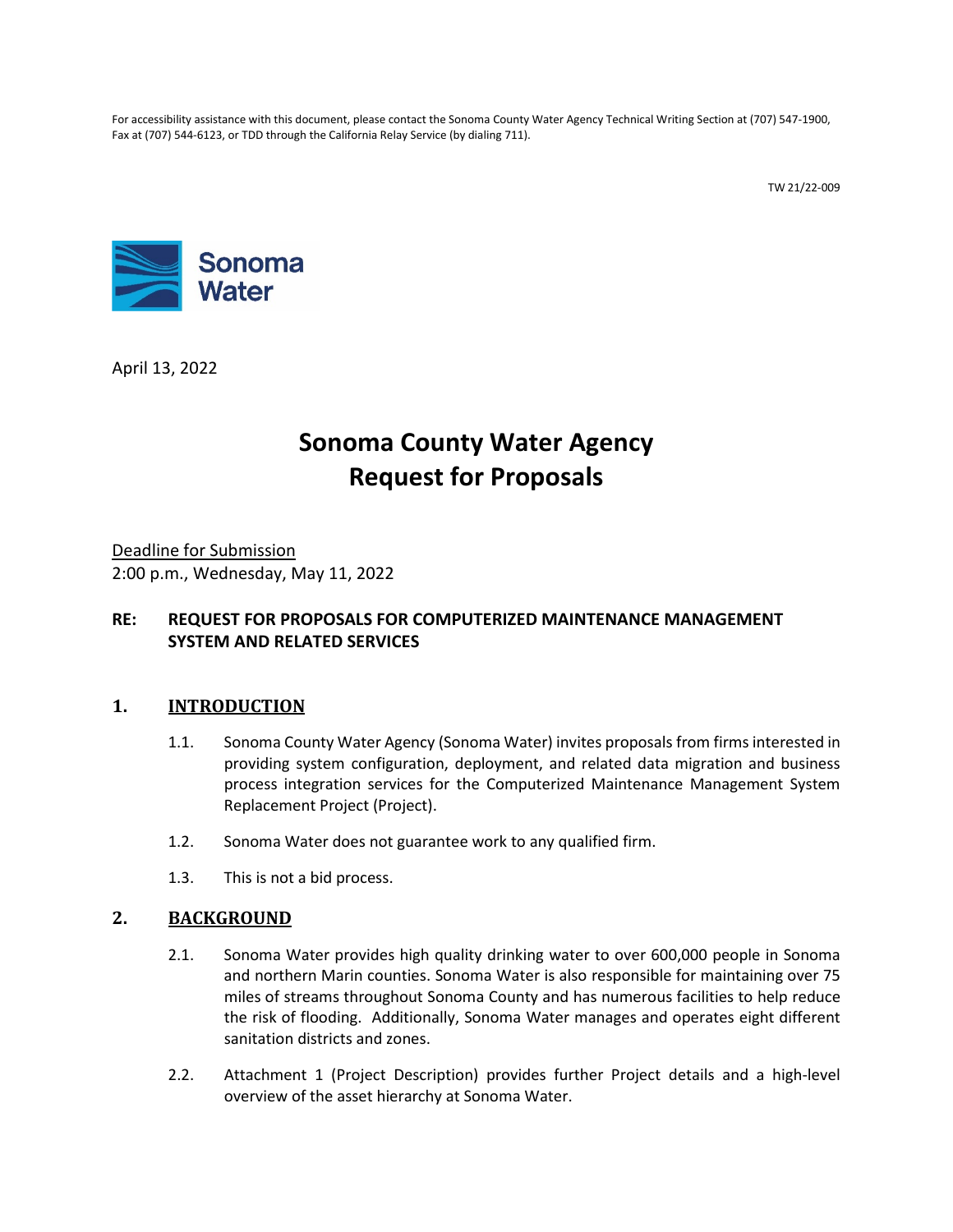- 2.3. Sonoma Water desires a computerized maintenance management system (CMMS) that meets Sonoma Water's functional needs, provides mobile capabilities, and is implemented with training and documentation provided.
- 2.4. The long-term objectives for the CMMS include: capturing asset data attributes for both above- and below-ground assets to have data reconciled and available to leverage in asset renewal management, planning, and budget purposes; integrating and leveraging existing systems and information for asset knowledge capture and retention; improving capabilities for managing and planning renewal of infrastructure; analyzing captured data to provide justification for renewal of assets; and pursuing a strategic asset management program to reduce costs, improve service, and manage risk.
- 2.5. Sonoma Water reserves the right to amend the existing agreement or enter into subsequent agreement(s) with the firm selected, relying upon this competitive selection process, after the preliminary or initial work is completed for the Project.

# **3. LOCAL SERVICE PROVIDER PREFERENCE**

3.1. A 5 percent weighting will be provided in the total rating score for local firms. A Local Service Provider (local firm) is defined as a business or consultant that has a valid physical address located within Sonoma County from which the vendor or consultant operates or performs business on a day-to-day-basis, and holds a valid business license if required by a city within the jurisdiction of Sonoma County. A business shall affirm it qualifies as a local business on the provided Attachment 3 (Declaration of Local Business for Services).

# **4. LIVING WAGE**

- 4.1. If selected for an agreement, the firm must comply with any and all federal, state, and local laws – including, but not limited to the County of Sonoma Living Wage Ordinance – affecting the services provided under the contract to be awarded pursuant to this Request for Proposals (RFP). Without limiting the generality of the foregoing, firms submitting proposals expressly acknowledge and agree that any agreement developed pursuant to this RFP is subject to the provisions of Article XXVI of Chapter 2 of the Sonoma County Code, requiring payment of a living wage to covered employees. Noncompliance during the term of the agreement will be considered a material breach and may result in termination of the agreement.
- 4.2. The Living Wage Ordinance can be found at: [Living Wage Ordinance \(ca.gov\).](https://sonomacounty.ca.gov/administrative-support-and-fiscal-services/general-services/divisions/purchasing/doing-business-with-the-county/living-wage-self-certification-for-suppliers)

# **5. ACCESSIBILITY STANDARDS**

5.1. Firms responsible for preparing content intended for use or publication on a Sonoma Water/County of Sonoma-managed or Sonoma Water/County of Sonoma-funded web site must comply with applicable federal accessibility standards established by 36 C.F.R. section 1194, pursuant to section 508 of the Rehabilitation Act of 1973, as amended (29 U.S.C. §794(d)), and the County of Sonoma's Web Site Accessibility Policy located at [County of Sonoma 9-03 Website Accessibility Policy.](http://sonomacounty.ca.gov/CAO/Administrative-Policies/9-3-Website-Accessibility-Policy/)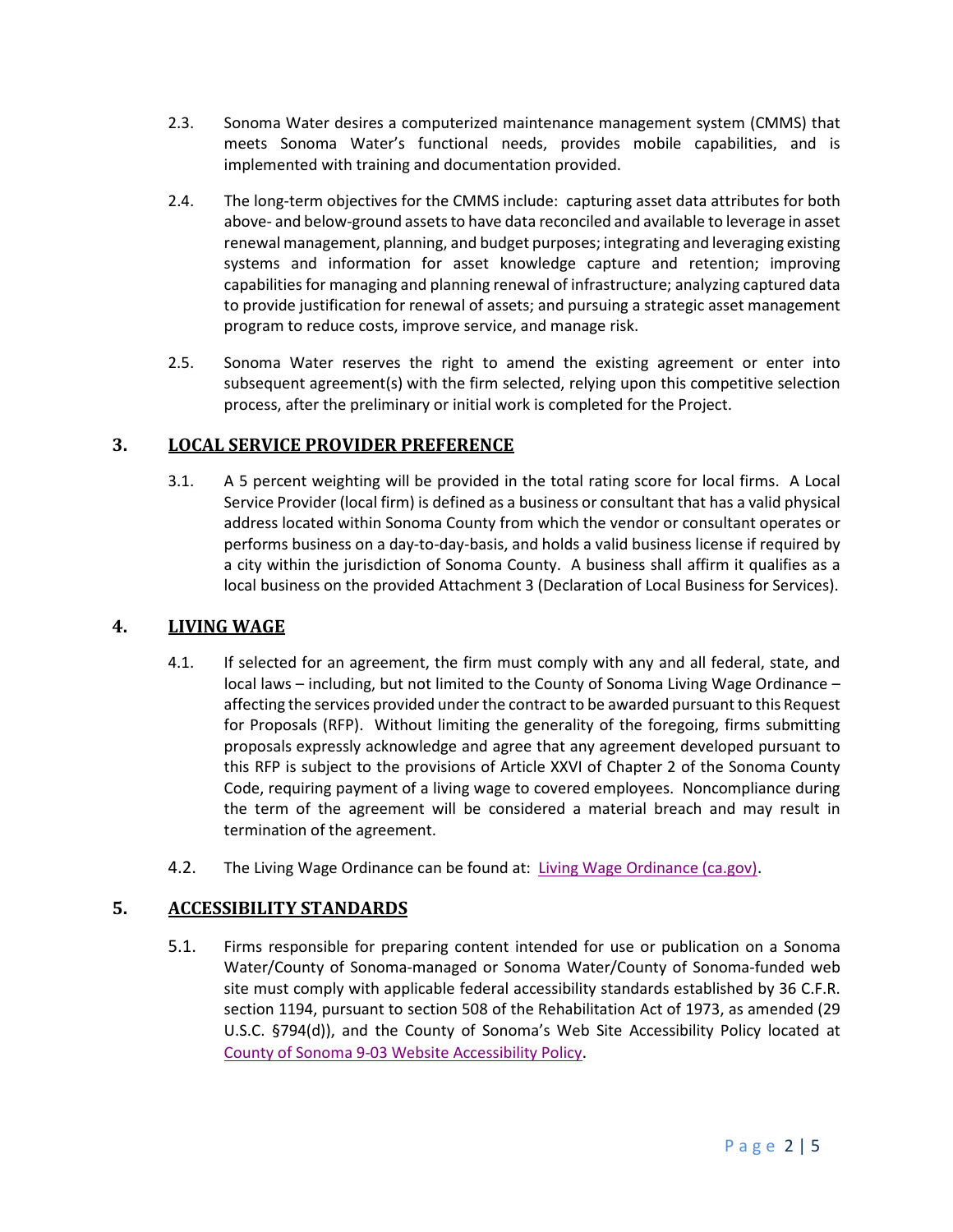## **6. SUBMITTAL OF PROPOSALS**

- 6.1. A sample agreement is enclosed. Please review the entire sample agreement carefully before submitting a proposal. If any significant omissions or ambiguities in this RFP come to Sonoma Water's attention while under review by interested firms, Sonoma Water will make a uniform written response to all parties.
- <span id="page-2-9"></span><span id="page-2-7"></span><span id="page-2-6"></span><span id="page-2-2"></span><span id="page-2-1"></span><span id="page-2-0"></span>6.2. Proposals shall not exceed 30 pages (excluding form provided in Attachment 2) and shall include the following:
	- a. A table of contents and page numbers.
	- b. Legal name of company, how organized (non-profit, LLC, etc.), and where company is incorporated. Not required for individuals.
	- c. A statement of similar work previously performed, including at least three references with name of organization, contact person, and telephone number.
	- d. A statement of qualifications and a list of personnel to be assigned to the work, including a resume for each, listing education, experience, and expertise in this type of work.
	- e. A list of persons or firms to whom any phase of the work may be subcontracted, including a statement of their qualifications and experience.
	- f. An estimated breakdown of costs for the work, including hourly rates of personnel to be assigned to the work and anticipated expenses.
	- g. A description of the Project approach including the methodology developed to perform required services and a schedule. Sales literature is not acceptable. Include the completed Functionality Response Questions form (see Attachment 2).
	- h. A staffing plan that includes estimated hours and personnel devoted to any particular portion or element of the work.
	- i. Any proposed exceptions to the indemnification, insurance, or other standard terms of the sample agreement. Please make comments as specific as possible; reference to exceptions or negotiated terms included in prior agreements is not acceptable. Exceptions not explicitly stated in the proposal will not be considered during negotiations. Please note that proposing significant changes to standard terms may result in a lower evaluation score. If standard terms are acceptable, include the statement "No exception to standard terms."
	- j. Completed Declaration of Local Business for Services, if applicable.
- <span id="page-2-8"></span><span id="page-2-5"></span><span id="page-2-4"></span><span id="page-2-3"></span>6.3. Submit an electronic copy of the proposal to Sonoma Water at [Submissions@scwa.ca.gov](mailto:Submissions@scwa.ca.gov) by 2:00 p.m., Wednesday, May 11, 2022. Please reference TW 21/22-009 in the subject line of the email. A confirmation email will be generated in response to each submission to this email address. If a confirmation email is not received, please check spam and junk mail folders.
- 6.4. In addition, submit proposals to the County of Sonoma Purchasing Department via the Supplier Portal by the deadline for submission and in accordance with Attachment 4 (Supplier Portal Registration Guide). Sonoma County Supplier Portal Frequently Asked Questions can be found at [FAQs.](https://sonomacounty.ca.gov/General-Services/Purchasing/Doing-Business-with-the-County/Frequently-Asked-Questions/)
- 6.5. Proposals received after the electronic submittal deadline will not be accepted.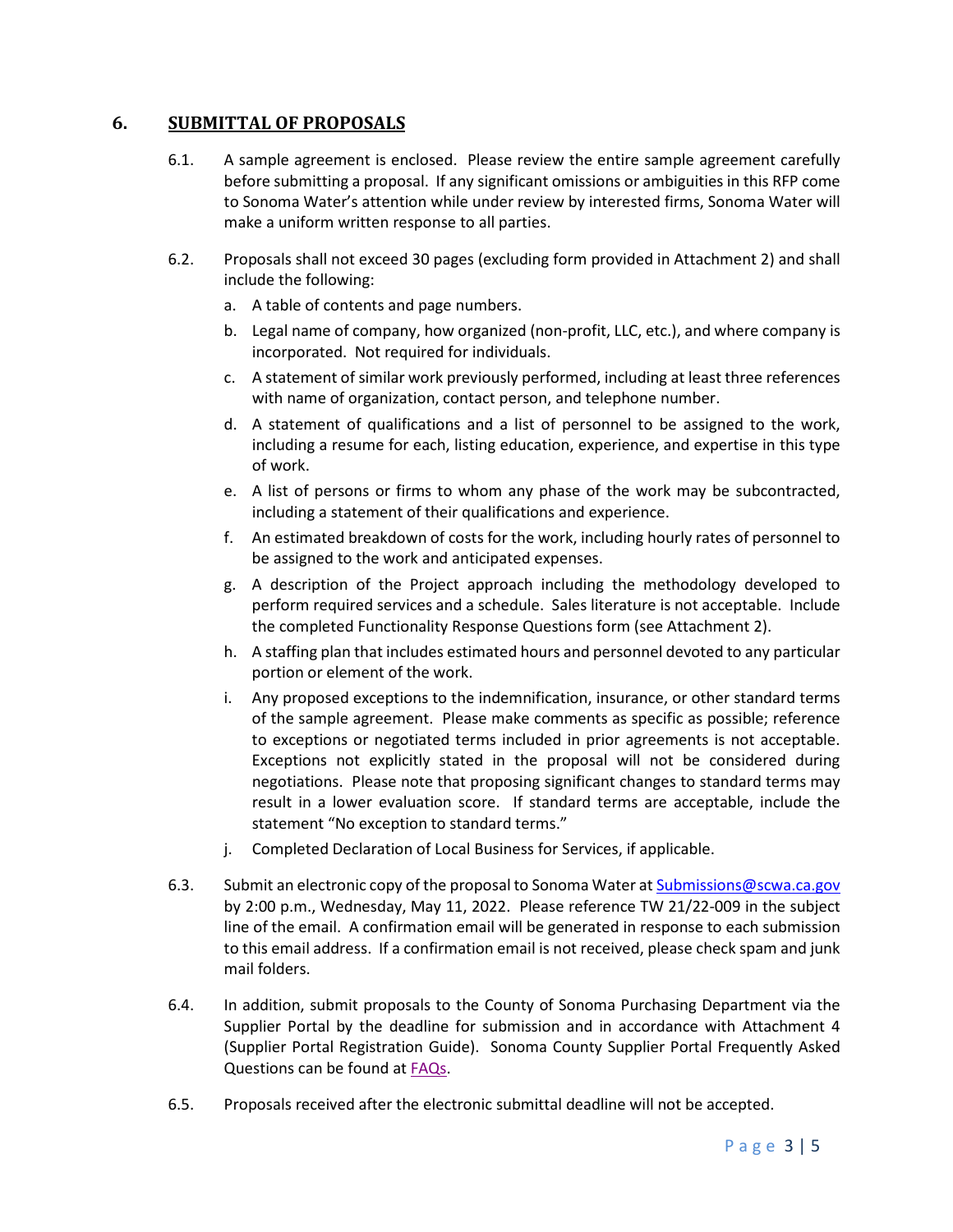#### 6.6. Confidentiality

- a. Upon submission, proposals shall be treated as confidential documents until the selection process is completed. The selection process is deemed completed after completion of negotiations for an agreement, but before agreement execution. Once the selection process is completed, proposals shall be deemed public record. In the event that a proposer desires to claim portions of its proposal exempt from disclosure, it is incumbent upon the proposer to clearly identify those portions with the word "Confidential" printed on the top right hand corner of each page for which such privilege is claimed and to clearly identify the information claimed confidential by highlighting, underlining, or bracketing the subject information. Examples of confidential materials include trade secrets. Each page shall be clearly marked and readily separable from the proposal in order to facilitate public inspection of the nonconfidential portion of the proposal. Sonoma Water will consider a proposer's request for exemptions from disclosure; however, Sonoma Water will make its decision based upon applicable laws. An assertion by a proposer that the entire proposal, large portions of the proposal, or a significant element of the proposal, are exempt from disclosure will not be honored. Prices, makes and models or catalog numbers of the items offered, deliverables, and terms of payment shall be publicly available regardless of any designation to the contrary.
- b. Sonoma Water will endeavor to restrict distribution of material designated as confidential to only those individuals involved in the review and analysis of the proposal. Proposers are cautioned that materials designated as confidential may nevertheless be subject to disclosure. Proposers are advised that Sonoma Water does not wish to receive confidential or proprietary information and those proposers are not to supply such information except when it is absolutely necessary. If any information or materials in any proposal submitted are labeled confidential or proprietary, the proposal shall include the following clause:
	- i. [Legal name of proposer] shall indemnify, defend and hold harmless the Sonoma County Water Agency, its officers, agents and employees from and against any request, action or proceeding of any nature and any damages or liability of any nature, specifically including attorneys' fees awarded under the California Public Records Act (Government Code §6250 et seq.) arising out of, concerning, or in any way involving any materials or information in this proposal that [legal name of proposer] has labeled as confidential, proprietary, or otherwise not subject to disclosure as a public record.

#### **7. EVALUATION**

- 7.1. Proposalsthat do not include the information requested cannot be adequately evaluated. Evaluation will be based on the following criteria, which are listed in order of importance:
	- a. Professional qualifications and demonstrated ability to perform the work (Submittal Item[s 6.2.c,](#page-2-0) [6.2.d,](#page-2-1) and [6.2.e\)](#page-2-2)
	- b. Responsiveness to the work requirements (Submittal Item[s 6.2.g](#page-2-3) an[d 6.2.h\)](#page-2-4)
	- c. Exceptions to standard terms in the sample agreement (Submittal Ite[m 6.2.i\)](#page-2-5)
	- d. Thoroughness of proposal (Submittal Items [6.2.a](#page-2-6) and [6.2.b\)](#page-2-7)
	- e. Local Service Provider Preference (Submittal Item [6.2.j\)](#page-2-8)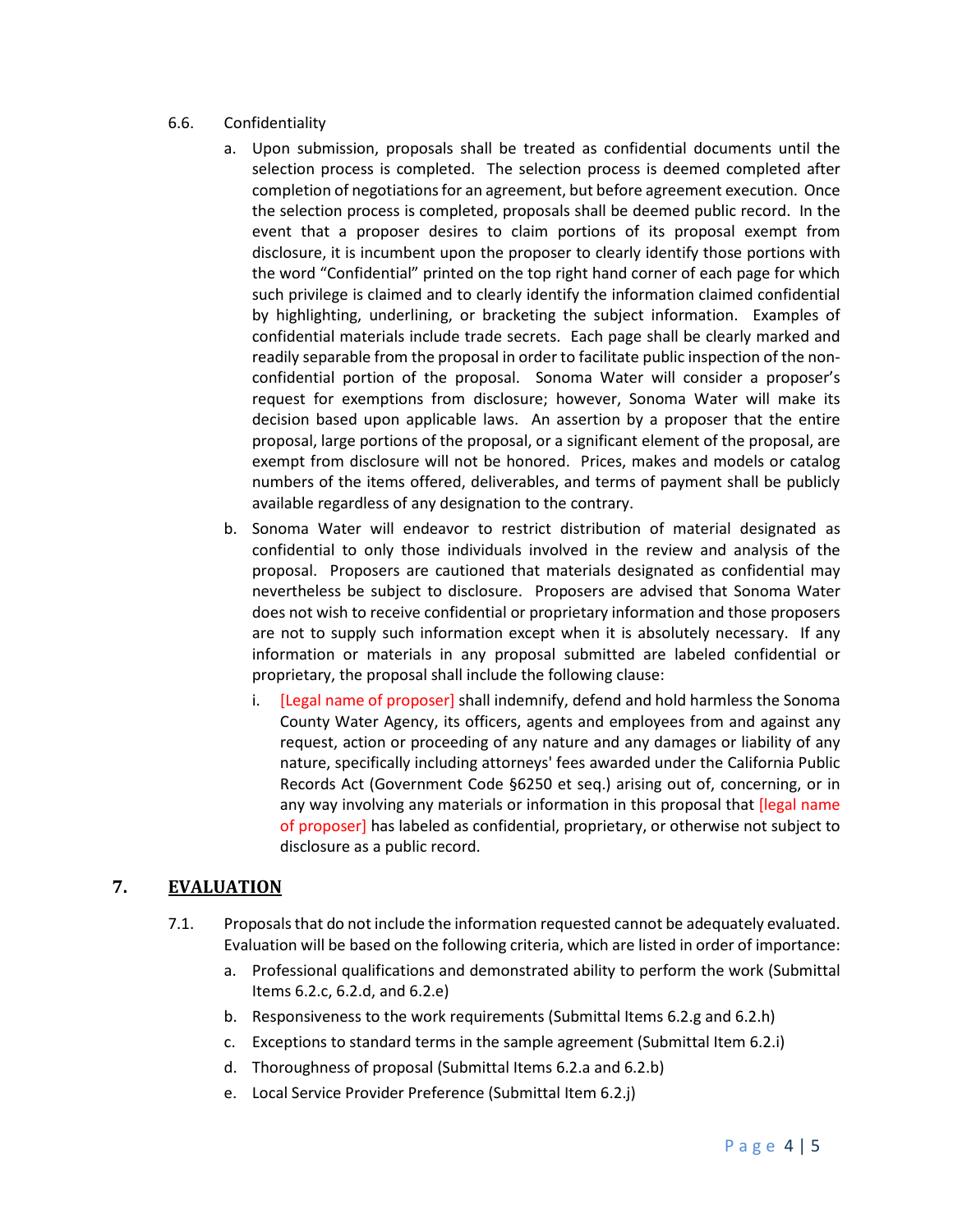- 7.2. The estimated breakdown of costs requested in Submittal item [6.2.f](#page-2-9) is not part of the qualification evaluation. This information will only be considered for purposes of selecting amongst qualified firms after the qualification evaluation is complete.
- 7.3. Sonoma Water may perform interviews with selected firms.
- 7.4. A final agreement will be negotiated with the firm selected, if any, including costs and scope of work. If the selected firm and Sonoma Water are not able to reach agreement, other qualified firms may be contacted.

## **8. CONTACTS**

- 8.1. Please send questions about the content of this RFP to Sonoma Water at [Submissions@scwa.ca.gov.](mailto:Submissions@scwa.ca.gov) Please reference TW 21/22-009 in the subject line of the email. If Sonoma Water considers interpretations or clarifications necessary, Sonoma Water will provide a written supplement to this RFP.
- 8.2. For technical issues with the County of Sonoma Supplier Portal, please contact the County of Sonoma Purchasing Department Supplier Desk at [supplier-desk@sonoma-county.org.](mailto:supplier-desk@sonoma-county.org)

Sincerely,

Pamela Jeane, P. E. Assistant General Manager – Operations

Encs.

c: Kevin Booker Lisa Consani

kt T:\Pinks\04-11-22\RFP 2122-009 RFP Computerized Maintenance System and Related Services.docx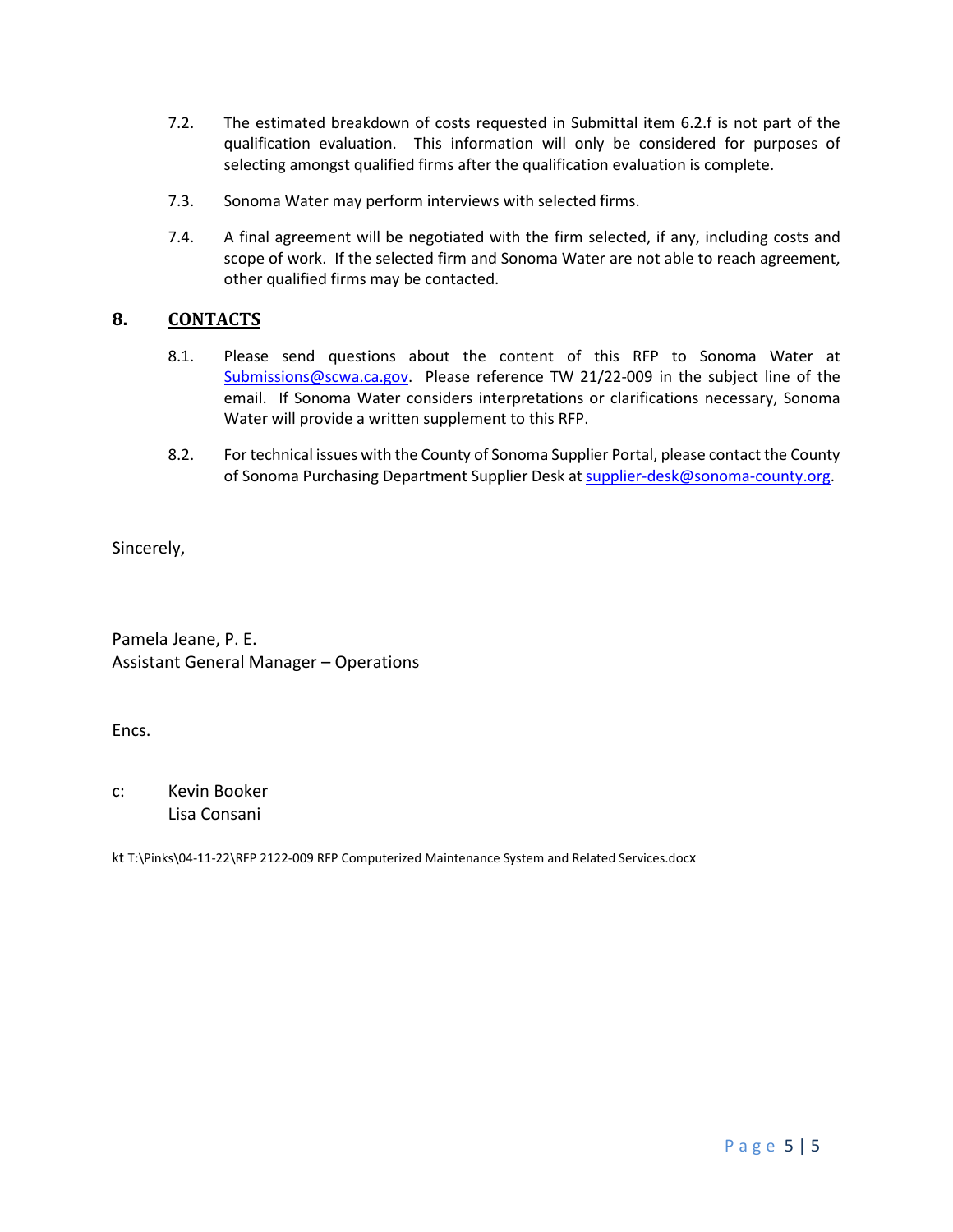#### **ATTACHMENT 1 – PROJECT DESCRIPTION**

#### **1. PROJECT OVERVIEW**

- 1.1. Sonoma Water has multiple systems for managing and maintaining asset information and has initiated a project to implement asset management practices to integrate the available information to enhance the decision-making process for managing these assets. Sonoma Water has articulated this in the following statement:
	- *a. Sonoma Water's vision is to improve its process to accomplish reliability centered maintenance, business system interconnectedness, and improve asset management enterprise wide. Sonoma Water is seeking strategies to reduce labor required for asset maintenance, record keeping, researching asset history information, benchmarking, reporting key performance indicators, more comprehensive fiscal decision making, assurance of regulatory compliance, justification for rate increases to the public, and other pertinent enterprise asset management functions.*
- 1.2. To provide a water supply, flood protection, and sanitation services in Sonoma and northern Marin counties, Sonoma Water's assets include:
	- a. 2 flood control dams
	- b. 5 reservoir facilities
	- c. 88 miles of water transmission piping
	- d. 18 water storage tanks and 5 booster stations
	- e. 75 miles of flood control channels
	- f. 150 miles of creek maintenance easements
	- g. 6 wastewater collection and treatment facilities
	- h. 2 wastewater collection systems
	- i. 18 wastewater lift stations
- 1.3. The goal of implementing a CMMS is to support managing Sonoma Water's physical above- and below-ground assets to maintain assets at their lowest lifecycle costs, while delivering expected levels of service.
- 1.4. The Project will replace Sonoma Water's existing CMMS system, Maximo. It is anticipated that there will be approximately 30 to 40 total users.
- 1.5. Sonoma Water is seeking an integrated commercial off-the-shelf (COTS) packaged CMMS solution that will meet Sonoma Water's core requirements with minimal modifications. The intent of this strategy is to minimize the total cost of ownership, optimize system utilization for users, improve response times, reduce errors, reduce manual labor to create reports, reduce the use of spreadsheets and other stand-alone systems, expedite system implementation, provide the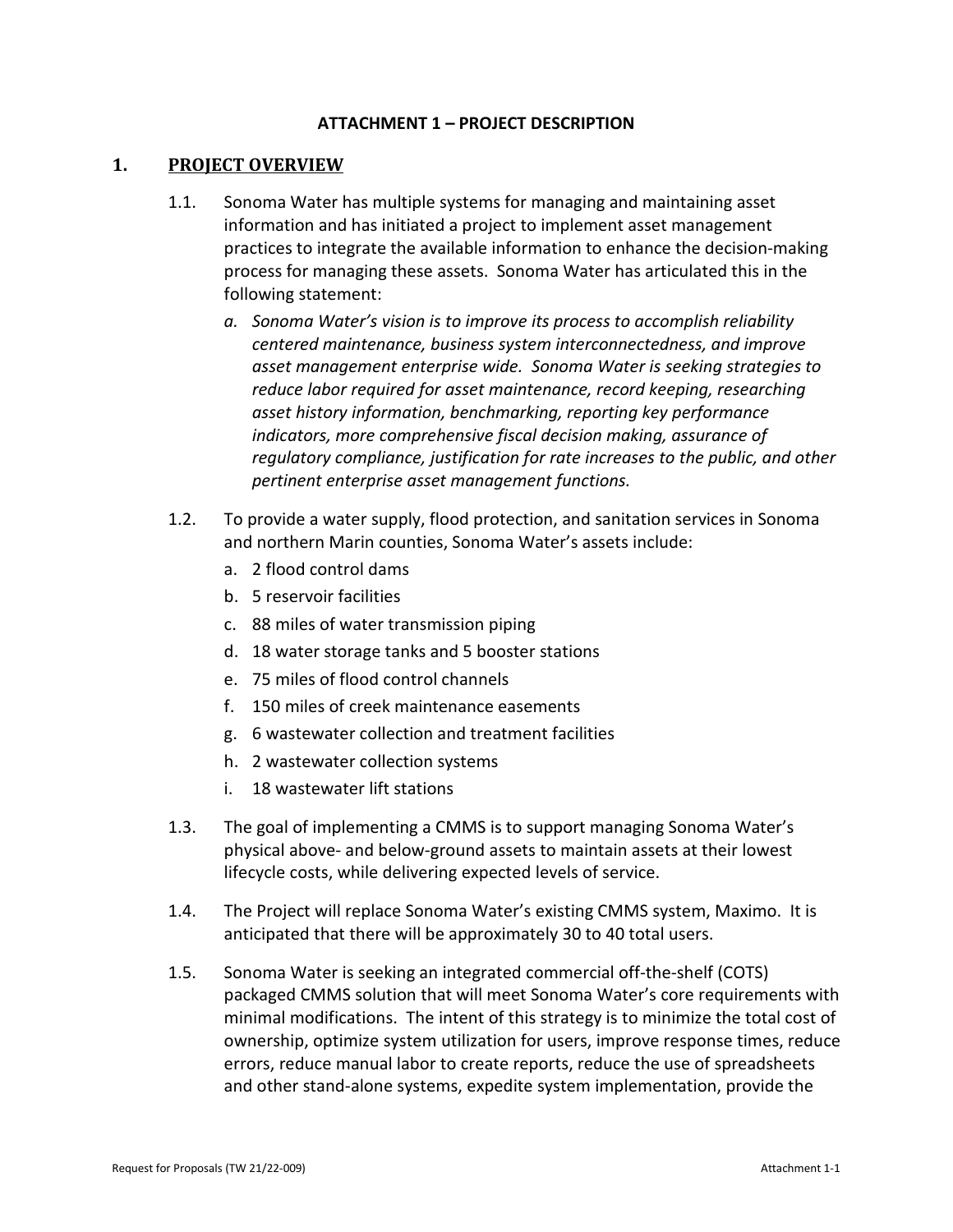most efficient and effective way to handle ongoing system maintenance and support, and ensure that Sonoma Water will be able to remain on the CMMS upgrade path with minimal cost and business impact. The integrated modules and/or functional areas being selected for this Project are listed below.

- a. Asset Inventory and Record Tracking
- b. Field Ability/Mobility
- c. Inventory Management
- d. Preventative Maintenance
- e. Work Orders
- f. Reporting and Dashboards
- g. GIS
- 1.6. Sonoma Water's business objectives in implementing a CMMS include:
	- a. The public safety, health, security, and economic well-being of customers and stakeholders
	- b. Making information readily and broadly available
	- c. Automating repair and maintenance activities
	- d. Increasing staff productivity by reducing manual effort
	- e. Reducing potential for errors with intuitive, user-friendly interfaces and remote access
	- f. Implementing a system that complies with planned technology plans and architecture
	- g. Providing a reliable, secure, and adaptable technical architecture
	- h. Integrating information from systems through the use of open integration tools
	- i. Managing, tracking, and reporting the performance of both horizontal (linear/distributed) and vertical (facility/equipment) assets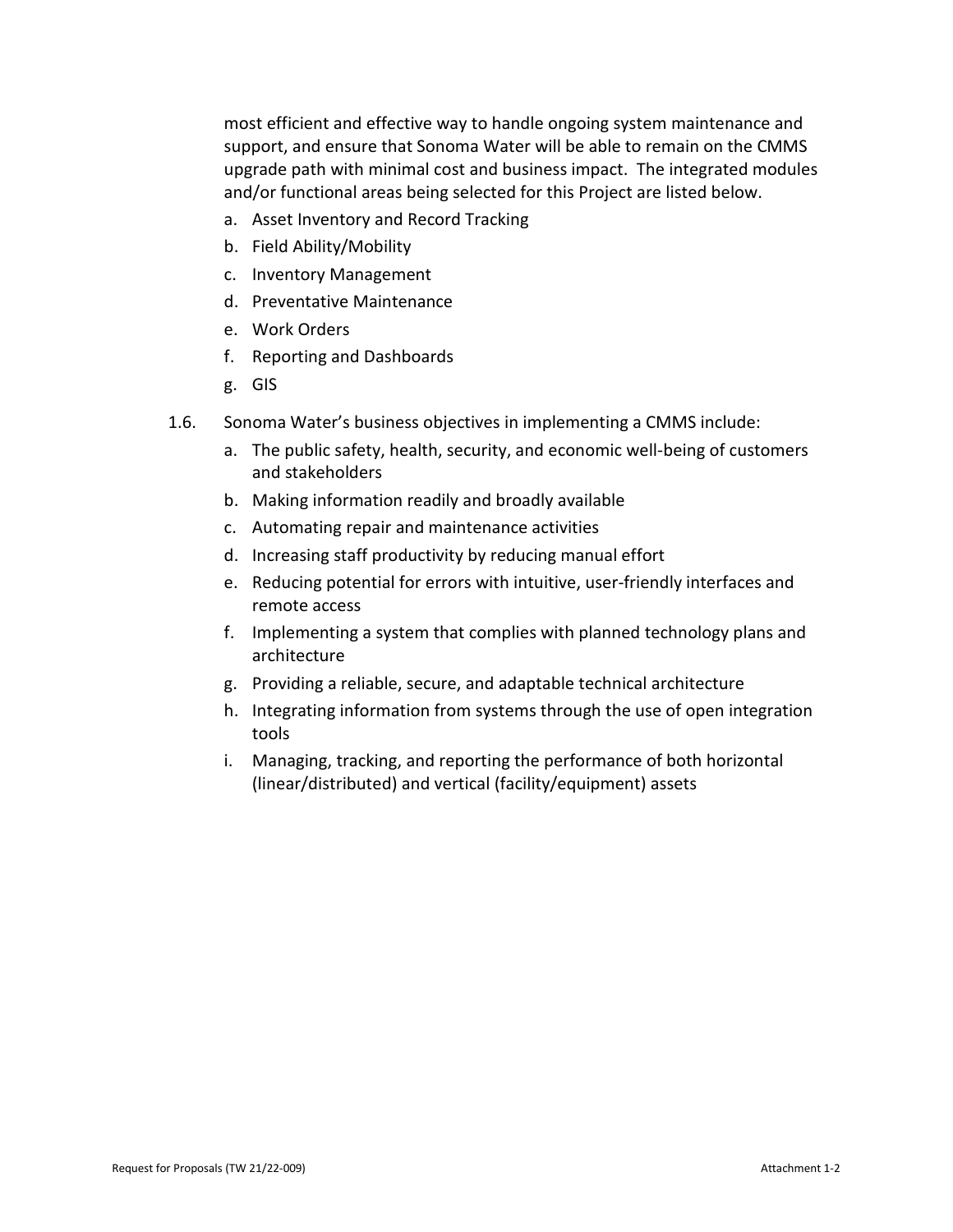# **2. HIGH-LEVEL ASSET HIERARCHY**

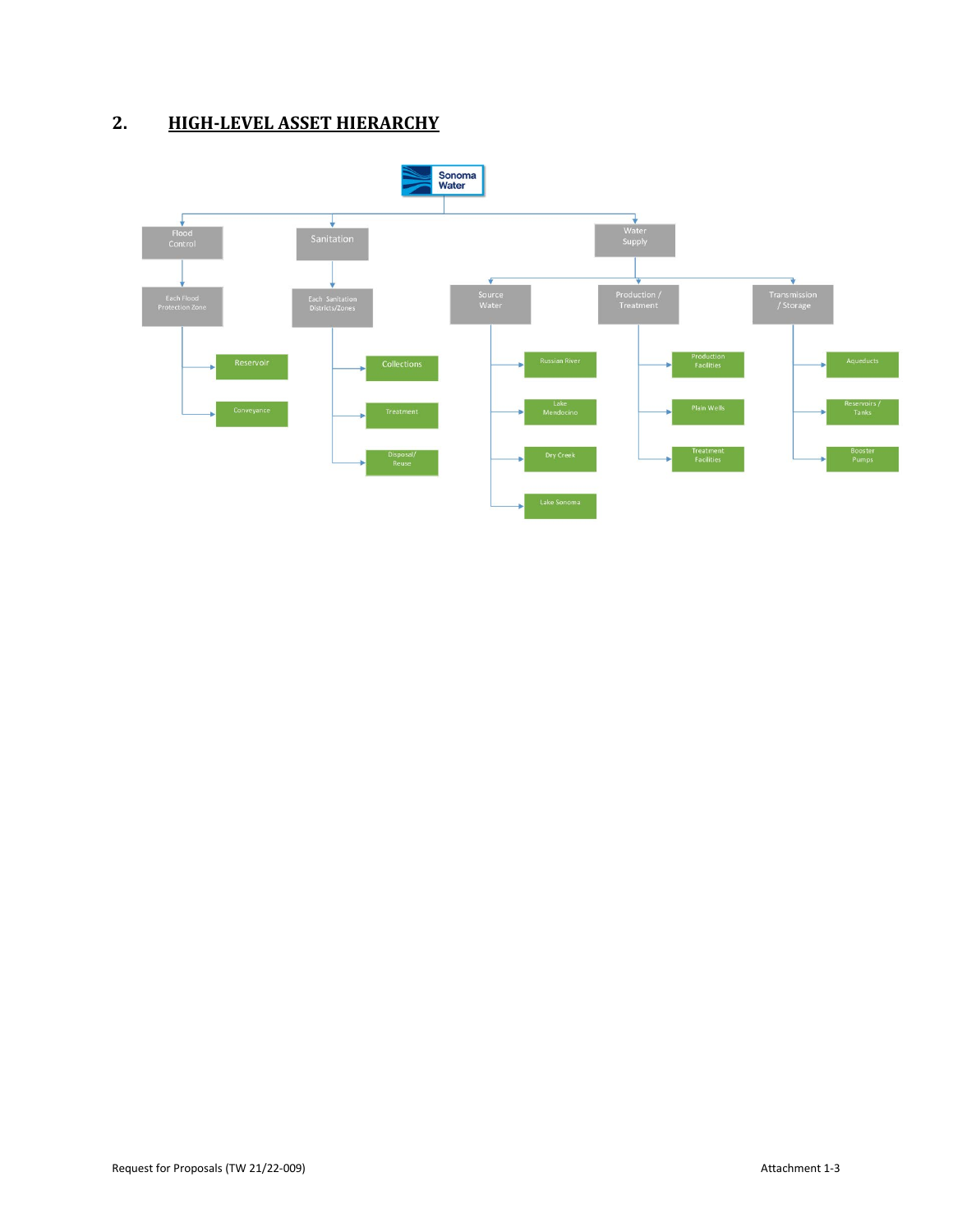## **ATTACHMENT 2 –FUNCTIONALITY RESPONSE QUESTIONS FORM**

Please provide short responses to the following questions. Responses do not need to comprehensively describe all system capabilities but should provide enough information for Sonoma Water to form a general understanding of how a configured system would enable key functionality for Sonoma Water users.

Please keep responses as brief as possible using either a short narrative or bullet points.

#### **Asset Inventory and Record Tracking**

- 1. Briefly describe how the system assigns and manages IDs to each asset, including ensuring that all asset IDs are unique.
- 2. What options do staff have to customize fields? e.g., can standard fields be customized depending on asset type?
- 3. What kind of media can be added to asset records? e.g., photos, videos, as-built diagrams, maintenance manuals, etc.

#### **Mobile**

- 4. Which operating systems can be used to access the system on mobile devices?
- 5. What information is available in offline mode? How is data entered in offline mode synced when the device is online?

#### **Performance Tracking**

- 6. How many historical readings (e.g., last reading, last 10, unlimited) are available for a given field (e.g., flow, temperature, date of inspection, condition score, etc.)?
- 7. Does the system include standard forms that would cover typical water treatment plant and wastewater treatment plant operations and maintenance needs? If so, please list a few examples.
- 8. What flexibility is provided for creating custom inspection forms?
- 9. Please describe how users can record and view maintenance history of an asset.

#### **Work Order Management**

10. How does the system associate labor and expenses to work orders?

#### **Preventative Maintenance**

- 11. How are PM schedules developed?
- 12. What parameters can be used for scheduling PM work orders?
- 13. Does the system have specific field for tracking asset condition? If so, how is condition tracked over time?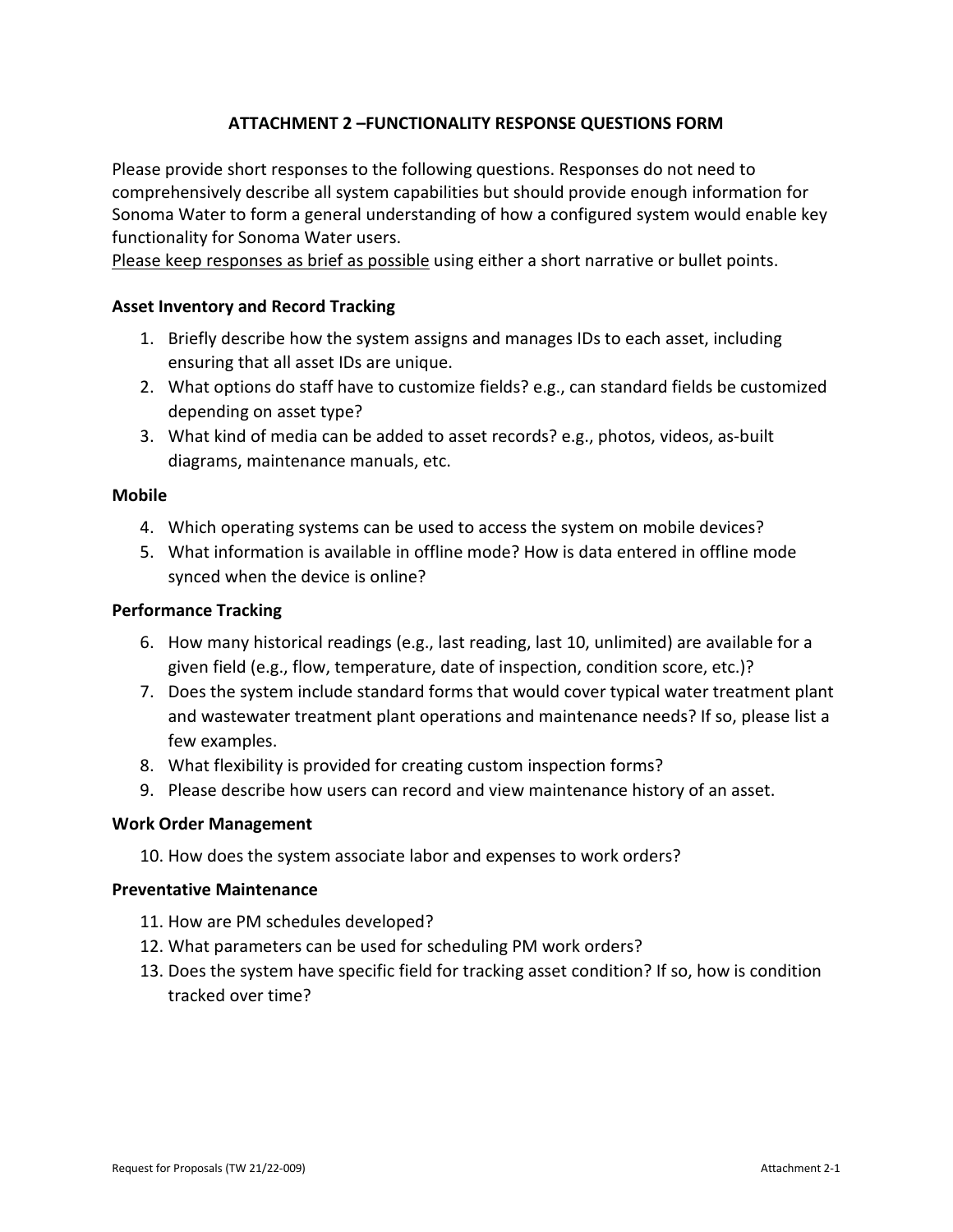#### **Reporting and Dashboarding**

Specific reporting requirements will be developed during implementation; however, Sonoma Water would like a better understanding of what kind of query reports (standard or custom) are possible.

14. Can the system produce reports for some, all, or none of the following reports?

- a. Equipment types with high failure rates
- b. Number of WOs issued and closed per month
- c. Number of WOs received per department
- d. Number of WOs awaiting approval
- e. Regular vs. overtime hours
- f. Planned vs. unplanned costs, hours, usage, etc.
- g. Equipment downtime
- h. Maintenance schedule compliance
- i. Costs by work type
- j. Number of WOs generated from PMs
- k. Status of WOs assigned to specific person or initiated by specific person

Please provide any other relevant information on what kinds of reports can be created.

- 15. Describe how report / query data can be visualized and analyzed, e.g., does the system allow graphing / charting to track trends over time?
- 16. Does the system provide a dashboard showing key information? Can the dashboard be configured to show information pertinent to user-specific roles?
- 17. What file format options are available for exporting query results? Or, in other words, what external software may be used to support visualizing and interpreting report outputs?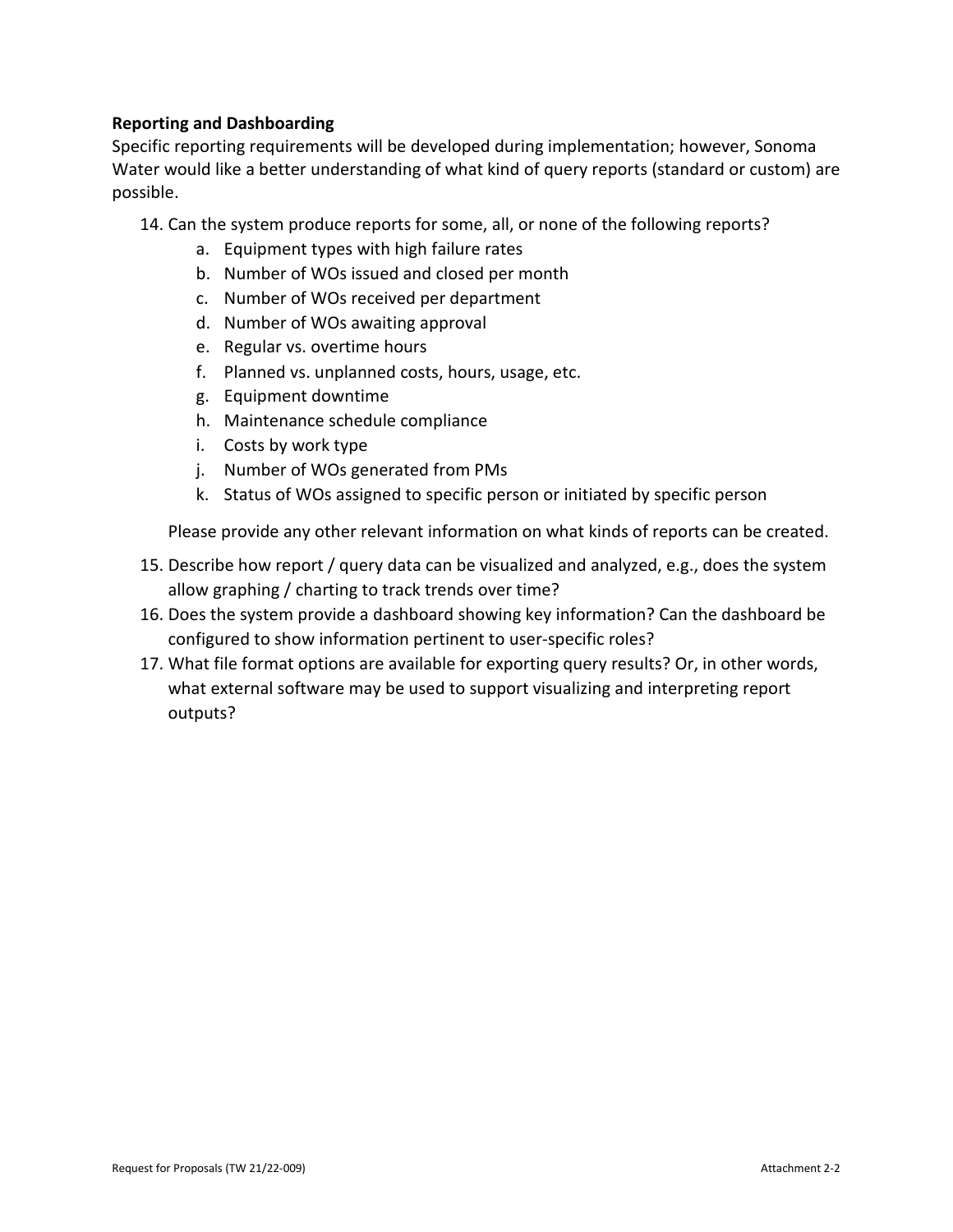#### **ATTACHMENT 3 –DECLARATION OF LOCAL BUSINESS FOR SERVICES**



**COUNTY OF SONOMA** 

#### **GENERAL SERVICES PURCHASING DIVISION**

2300 COUNTY CENTER DRIVE, SUITE A208 SANTA ROSA, CALIFORNIA 95403  $(707) 565 - 2433$ Fax: (707) 565-6107

#### **DECLARATION OF LOCAL BUSINESS FOR SERVICES**

Sonoma County gives local businesses a preference in formal solicitations of services as set forth in the County of Sonoma Local Preference Policy for Services. Sonoma County's Local Preference Policy for Services can be reviewed at http://sonomacounty.ca.gov/General-Services/Purchasing/Doing-Business-with-the-County/Local-Preference-Policy-for-Services/

In order to qualify for this preference, a business must meet all of the following criteria:

- 1. For businesses with a location in a city within Sonoma County, a valid business license if required by the city; and
- 2. A valid physical address located within Sonoma County from which the vendor or consultant operates or performs business on a day-to-day basis.

By completing and signing this form, the undersigned states that, under penalty of perjury, the statements provided herein are true and correct and that the business meets the definition of a local business as set forth in the County of Sonoma Local Preference Policy for Services.

All information submitted is subject to investigation as well as disclosure to third parties under the California Public Records Act. Incomplete, unclear, or incomprehensible responses to the following will result in the bid not being considered for application of the County's local preference policy. False or dishonest responses will cause the rejection of the bid and curtail the declarant's ability to conduct business with the County in the future. It may also result in legal action.

- 1. Legal name of business:
- 2. Physical address of the principal place of business:

3. Business license issued by incorporated city within the County:

| License Number |
|----------------|
|----------------|

Issued by: \_\_

| Authorized Signature: | Date: |
|-----------------------|-------|
| Printed Name & Title: |       |
|                       |       |
|                       |       |

County of Sonoma General Services, Purchasing Original Date 2 February 2015 Rev. No. Rev. Date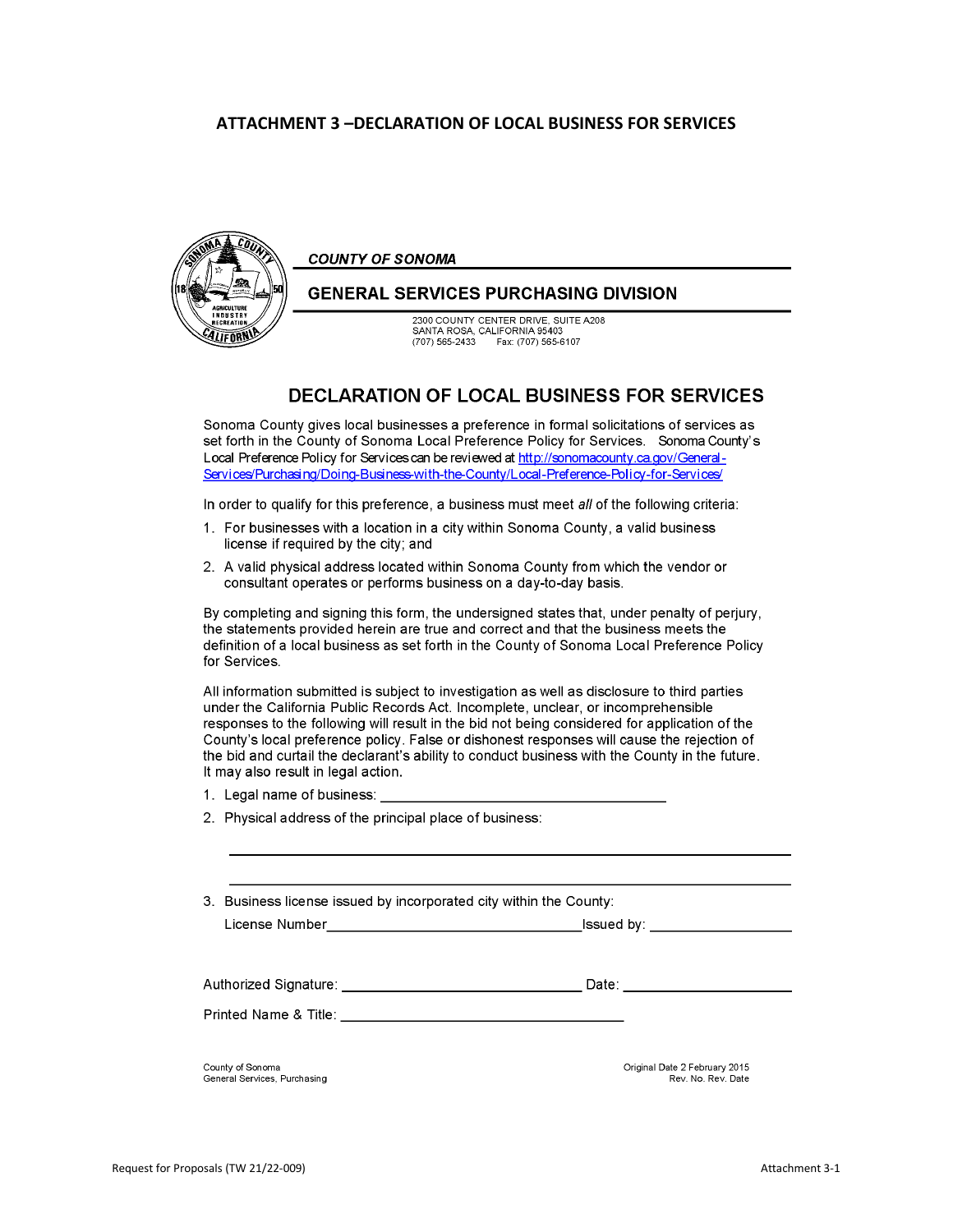#### **ATTACHMENT 4**



# **Supplier Portal Registration Guide**

The County of Sonoma posts new bidding opportunities on its **Supplier Portal**. Suppliers must register in order to login to the Supplier Portal and view or bid on solicitations.

The Supplier Portal allows Suppliers to:

- Access solicitation information 24/7 (excluding maintenance periods)
- Manage Company and User information in a self-service account
- Manage NIGP commodity/product codes
- Receive emailed notifications regarding new bidding opportunities
- View and bid on solicitations
- Review purchase orders, invoices, and payments

Organizations which have not done business with the County should register as a **Bidder**. Organizations which have received payment from the County for goods and/or services should register as a **Supplier**.

#### **To register as a Bidder:**

- Have your Taxpayer ID number or SSN on hand.
- Navigate to the [Supplier Portal.](https://esupplier.sonomacounty.ca.gov/) We recommend you open the [Bidder Registration](https://esupplier.sonomacounty.ca.gov/SonomaPortalDocs/Training/BidderRegistrationInstructionsADA.pdf) [Instructions](https://esupplier.sonomacounty.ca.gov/SonomaPortalDocs/Training/BidderRegistrationInstructionsADA.pdf) in a new window, or print to use during registration.
- Click "Register as a Bidder" and follow the Bidder Registration Instructions. Be sure to review and choose appropriate commodity category codes.

#### **To register as a Supplier:**

- Have your Taxpayer ID or Social Security Number on hand, along with your current Supplier ID number. If your Supplier ID number is not available, please email the [Supplier Desk.](mailto:supplier-desk@sonoma-county.org)
- Navigate to the [Supplier Portal.](https://esupplier.sonomacounty.ca.gov/) We recommend you open the [Supplier Registration](https://esupplier.sonomacounty.ca.gov/SonomaPortalDocs/Training/SupplierRegistrationInstructionsADA.pdf) [Instructions](https://esupplier.sonomacounty.ca.gov/SonomaPortalDocs/Training/SupplierRegistrationInstructionsADA.pdf) in a new window, or print to use during registration.
- Click "Create New User Accounts" and follow the Supplier Registration Instructions. Be sure to review and select appropriate commodity category codes.

#### **If you experience technical issues during registration, email th[e Supplier Desk](mailto:supplier-desk@sonoma-county.org) for prompt assistance. Please include a screenshot of the issue if possible.**

Rev. C Revised 4/12/19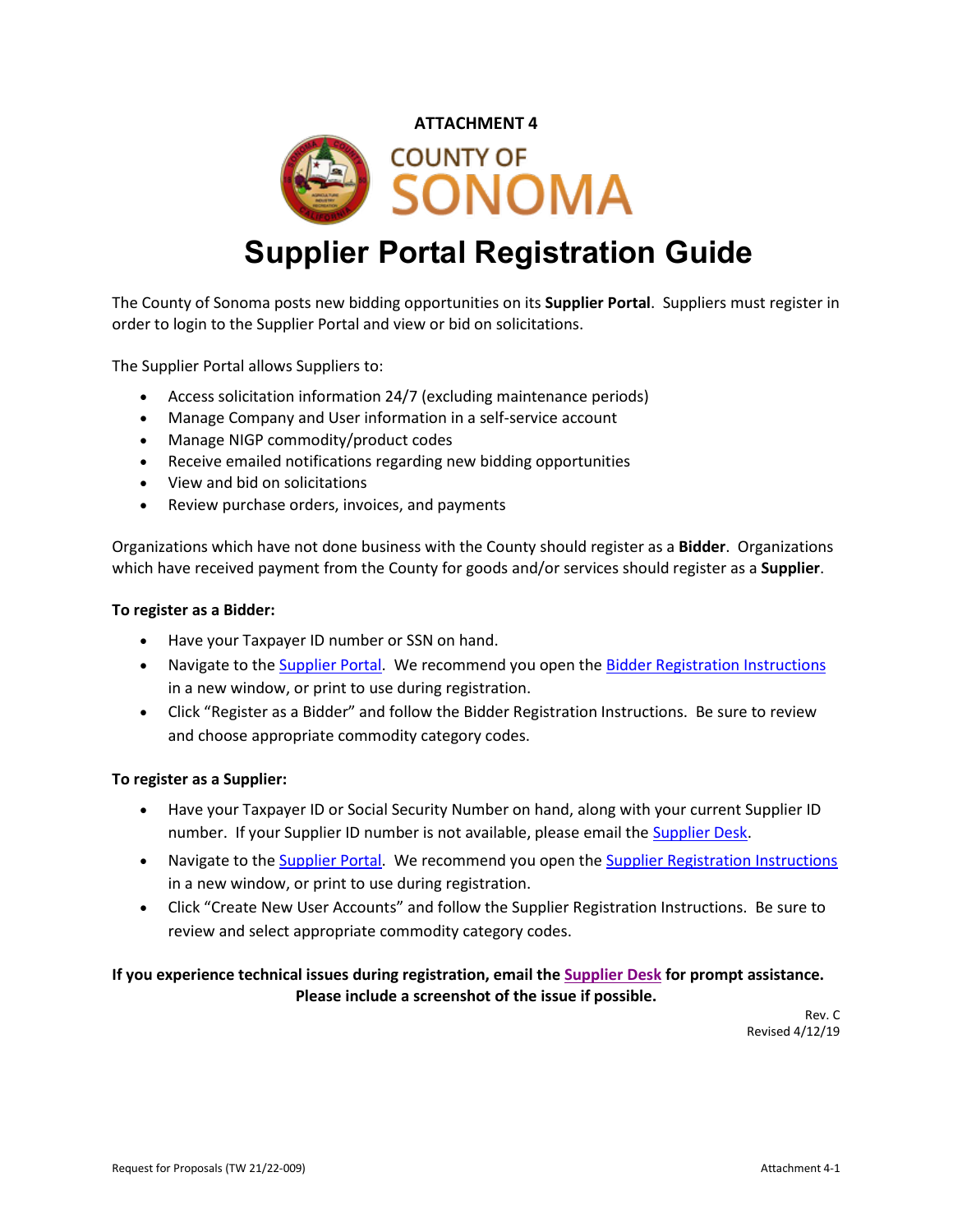For accessibility assistance with this document, please contact the Sonoma County Water Agency Technical Writing Section at (707) 547-1900, Fax at (707) 544-6123, or TDD through the California Relay Service (by dialing 711).

lc: s:\techw\agreements\2122-009.docx version: 4/12/2022 10:02:00 AM TW 21/22-009

# **[SAMPLE] Agreement for Computerized Maintenance Management System and Related Services**

This agreement ("Agreement") is by and between **Sonoma County Water Agency**, a body corporate and politic of the State of California ("Sonoma Water") and **[Other Party: business or person's name - TBD]** ("Consultant"). The Effective Date of this Agreement is the date the Agreement is last signed by the parties to the Agreement, unless otherwise specified in Paragraph [4.1.](#page-14-0)

# **RECITALS**

- A. Consultant certifies that it is a  $\frac{1}{\sqrt{1-\frac{1}{n}}}$  state corporation duly authorized to do business in the State of California, registered with the Secretary of State of California, and represents that it is a duly qualified **the state of firm**, experienced in consulting and implementing computerized maintenance management systems, and related services.
- B. Under this Agreement, Consultant will *[tasks to be determined]*.

In consideration of the foregoing recitals and the mutual covenants contained herein, the parties hereto agree as follows:

# **AGREEMENT**

#### **1. RECITALS**

1.1. The above recitals are true and correct and are incorporated herein.

# **2. LIST OF EXHIBITS**

- 2.1. The following exhibits are attached hereto and incorporated herein:
	- a. Exhibit A: Scope of Work
	- b. Exhibit B: Schedule of Costs
	- c. Exhibit C: Estimated Budget for Scope of Work
	- d. Exhibit D: Insurance Requirements

#### **3. SCOPE OF SERVICES**

3.1. *Consultant's Specified Services:* Consultant shall perform the services described in Exhibit A (Scope of Work), within the times or by the dates provided for in Exhibit A and pursuant to Article [8](#page-16-0) [\(Prosecution of Work\)](#page-16-0). In the event of a conflict between the body of this Agreement and Exhibit A, the provisions in the body of this Agreement shall control.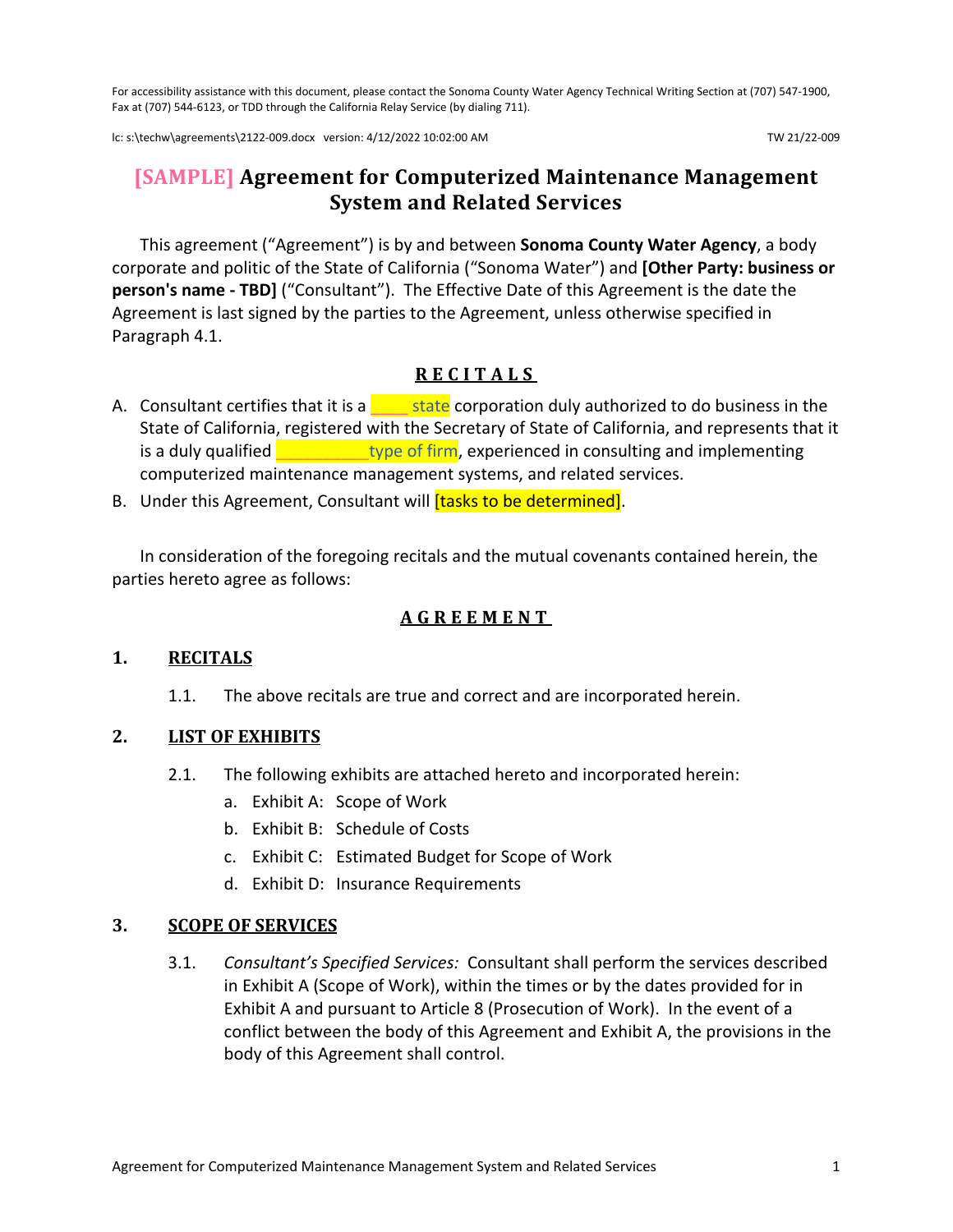- <span id="page-13-0"></span>3.2. *Cooperation with Sonoma Water:* Consultant shall cooperate with Sonoma Water in the performance of all work hereunder. Consultant shall coordinate the work with Sonoma Water's Project Manager. Contact information and mailing addresses: [to be determined]
- 3.3. *Performance Standard and Standard of Care:* Consultant hereby agrees that all its work will be performed and that its operations shall be conducted in accordance with the standards of a reasonable professional having specialized knowledge and expertise in the services provided under this Agreement and in accordance with all applicable federal, state and local laws, including all state and local orders and guidance related to COVID-19 as may be amended from time to time, it being understood that acceptance of Consultant's work by Sonoma Water shall not operate as a waiver or release. Sonoma Water has relied upon the professional ability and training of Consultant as a material inducement to enter into this Agreement. If Sonoma Water determines that any of Consultant's work is not in accordance with such level of competency and standard of care, Sonoma Water, in its sole discretion, shall have the right to do any or all of the following: (a) require Consultant to meet with Sonoma Water to review the quality of the work and resolve matters of concern; (b) require Consultant to repeat the work at no additional charge until it is satisfactory; (c) terminate this Agreement pursuant to the provisions of Article [5](#page-15-0) [\(Termination\)](#page-15-0); or (d) pursue any and all other remedies at law or in equity.
- 3.4. *Assigned Personnel:*
	- a. Consultant shall assign only competent personnel to perform work hereunder. In the event that at any time Sonoma Water, in its sole discretion, desires the removal of any person or persons assigned by Consultant to perform work hereunder, Consultant shall remove such person or persons immediately upon receiving written notice from Sonoma Water.
	- b. Any and all persons identified in this Agreement or any exhibit hereto as the project manager, project team, or other professional performing work hereunder are deemed by Sonoma Water to be key personnel whose services were a material inducement to Sonoma Water to enter into this Agreement, and without whose services Sonoma Water would not have entered into this Agreement. Consultant shall not remove, replace, substitute, or otherwise change any key personnel without the prior written consent of Sonoma Water.
	- c. With respect to performance under this Agreement, Consultant shall employ the following key personnel: [to be determined]
	- d. In the event that any of Consultant's personnel assigned to perform services under this Agreement become unavailable due to resignation, sickness, or other factors outside of Consultant's control, Consultant shall be responsible for timely provision of adequately qualified replacements.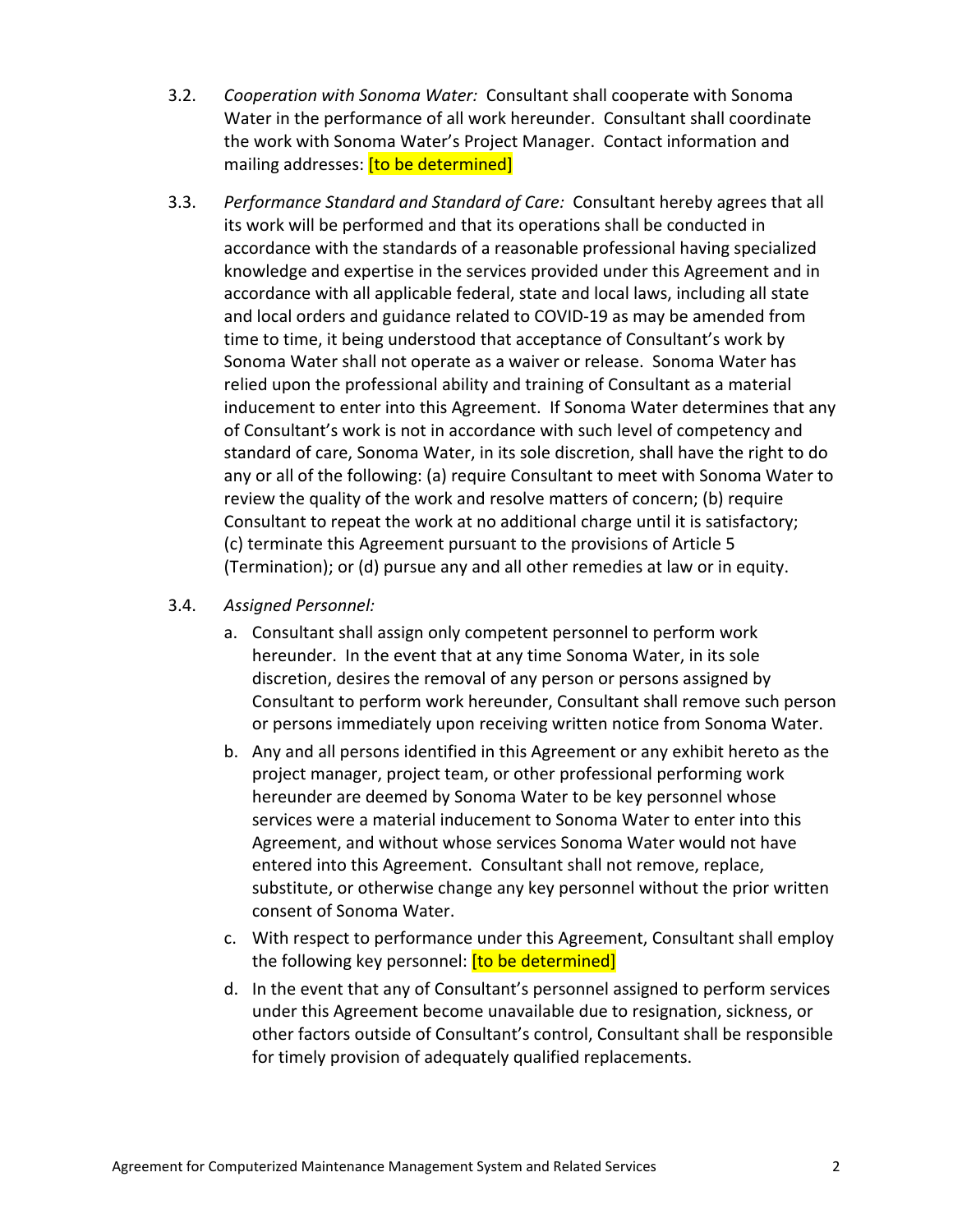- 3.5. *Total Costs:* [to be determined]
- <span id="page-14-1"></span>3.6. *Method of Payment:* [to be determined]
- <span id="page-14-3"></span>3.7. *Invoices:* [to be determined]
- 3.8. *Cost Tracking:* Consultant has provided an estimated breakdown of costs, included in Exhibit C (Estimated Budget for Scope of Work). Exhibit C will only be used as a tool to monitor progress of work and budget. Actual payment will be made as specified in Paragraph [3.6](#page-14-1) above.
- 3.9. *Timing of Payments:* Unless otherwise noted in this Agreement, payments shall be made within the normal course of Sonoma Water business after presentation of an invoice in a form approved by Sonoma Water for services performed. Payments shall be made only upon the satisfactory completion of the services as determined by Sonoma Water.
- <span id="page-14-2"></span>3.10. *Taxes Withheld by Sonoma Water:*
	- a. Pursuant to California Revenue and Taxation Code (R&TC) section 18662, Sonoma Water shall withhold seven percent of the income paid to Consultant for services performed within the State of California under this Agreement, for payment and reporting to the California Franchise Tax Board, if Consultant does not qualify as: (1) a corporation with its principal place of business in California, (2) an LLC or Partnership with a permanent place of business in California, (3) a corporation/LLC or Partnership qualified to do business in California by the Secretary of State, or (4) an individual with a permanent residence in the State of California.
	- b. If Consultant does not qualify, as described in Paragraph [3.10.a,](#page-14-2) Sonoma Water requires that a completed and signed Form 587 be provided by Consultant in order for payments to be made. If Consultant is qualified, as described in Paragraph [3.10.a,](#page-14-2) then Sonoma Water requires a completed Form 590. Forms 587 and 590 remain valid for the duration of the Agreement provided there is no material change in facts. By signing either form, Consultant agrees to promptly notify Sonoma Water of any changes in the facts. Forms should be sent to Sonoma Water pursuant to Articl[e 15](#page-22-0) [\(Method and Place of Giving Notice, Submitting Bills, and Making Payments\)](#page-22-0) of this Agreement. To reduce the amount withheld, Consultant has the option to provide Sonoma Water with either a full or partial waiver from the State of California.

#### <span id="page-14-0"></span>**4. TERM OF AGREEMENT AND COMMENCEMENT OF WORK**

#### 4.1. *Term of Agreement:*

a. This Agreement shall expire on **[to be determined]**, unless terminated earlier in accordance with the provisions of Article [5](#page-15-0) [\(Termination\)](#page-15-0).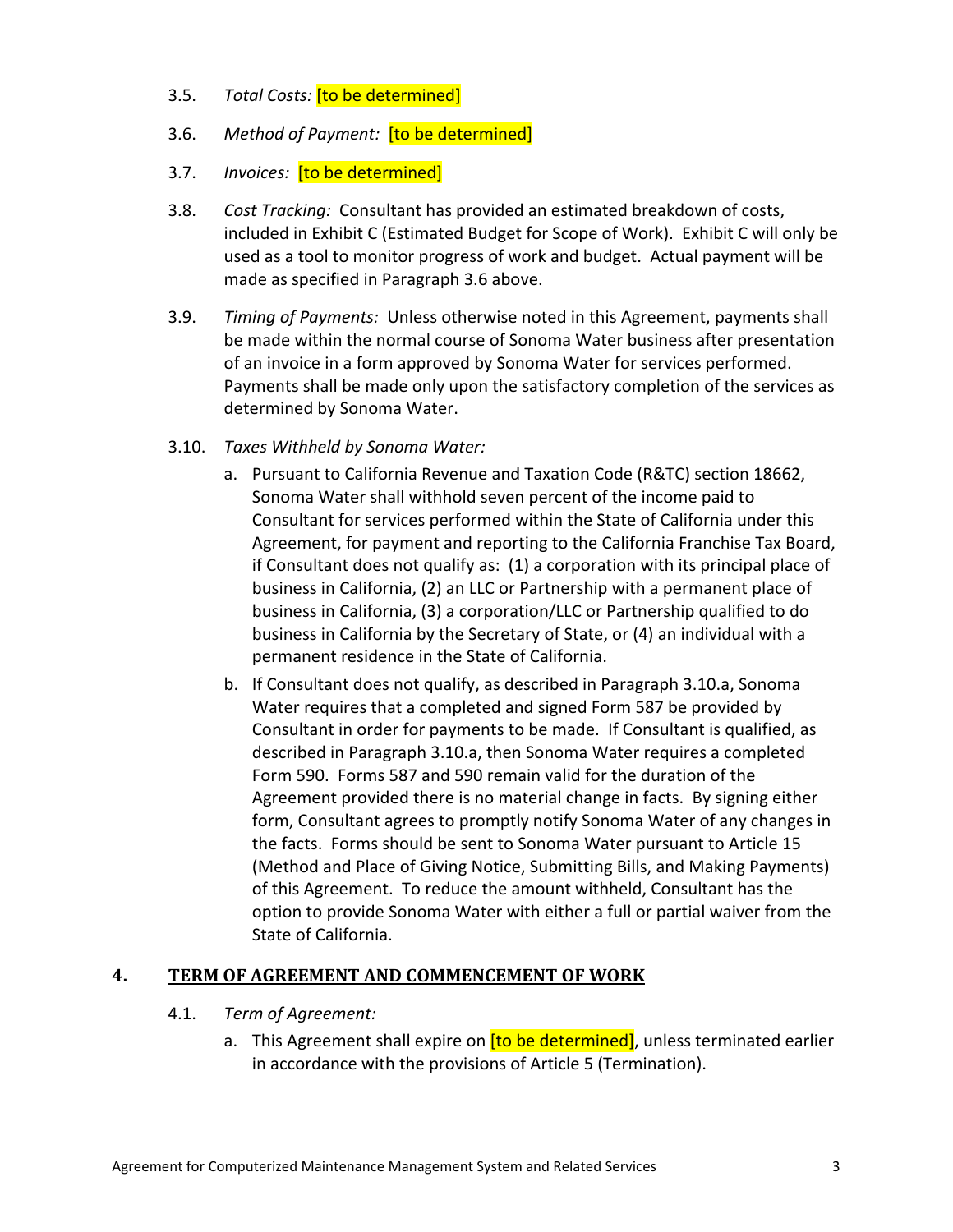- b. Sonoma Water shall have two options to extend this Agreement for a period of one year each by providing written notice to Consultant thirty days in advance of the expiration date noted in this Article and of the first extension option.
- 4.2. *Commencement of Work:* Consultant is authorized to proceed immediately with the performance of this Agreement upon the Effective Date of this Agreement.

# <span id="page-15-0"></span>**5. TERMINATION**

- 5.1. *Authority to Terminate:* Sonoma Water's right to terminate may be exercised by Sonoma County Water Agency's General Manager.
- 5.2. *Termination Without Cause:* Notwithstanding any other provision of this Agreement, at any time and without cause, Sonoma Water shall have the right, in its sole discretion, to terminate this Agreement by giving 5 days written notice to Consultant.
- <span id="page-15-1"></span>5.3. *Termination for Cause:* Notwithstanding any other provision of this Agreement, should Consultant fail to perform any of its obligations hereunder, within the time and in the manner herein provided, or otherwise violate any of the terms of this Agreement, Sonoma Water may immediately terminate this Agreement by giving Consultant written notice of such termination, stating the reason for termination.
- 5.4. *Delivery of Work Product and Final Payment Upon Termination:* In the event of termination, Consultant, within 14 days following the date of termination, shall deliver to Sonoma Water all reports, original drawings, graphics, plans, studies, and other data or documents, in whatever form or format, assembled or prepared by Consultant or Consultant's subcontractors, consultants, and other agents in connection with this Agreement subject to Paragraph [12.10.](#page-21-0) and shall submit to Sonoma Water an invoice showing the services performed, hours worked, and copies of receipts for reimbursable expenses up to the date of termination.
- 5.5. *Payment Upon Termination:* Upon termination of this Agreement by Sonoma Water, Consultant shall be entitled to receive as full payment for all services satisfactorily rendered and reimbursable expenses properly incurred hereunder, an amount which bears the same ratio to the total payment specified in the Agreement as the services satisfactorily rendered hereunder by Consultant bear to the total services otherwise required to be performed for such total payment; provided, however, that if services are to be paid on a per-hour or per-day basis, then Consultant shall be entitled to receive as full payment an amount equal to the number of hours or days actually worked prior to termination multiplied by the applicable hourly or daily rate; and further provided, however, that if Sonoma Water terminates the Agreement for cause pursuant to Paragraph [5.3,](#page-15-1) Sonoma Water shall deduct from such amounts the amount of damage, if any,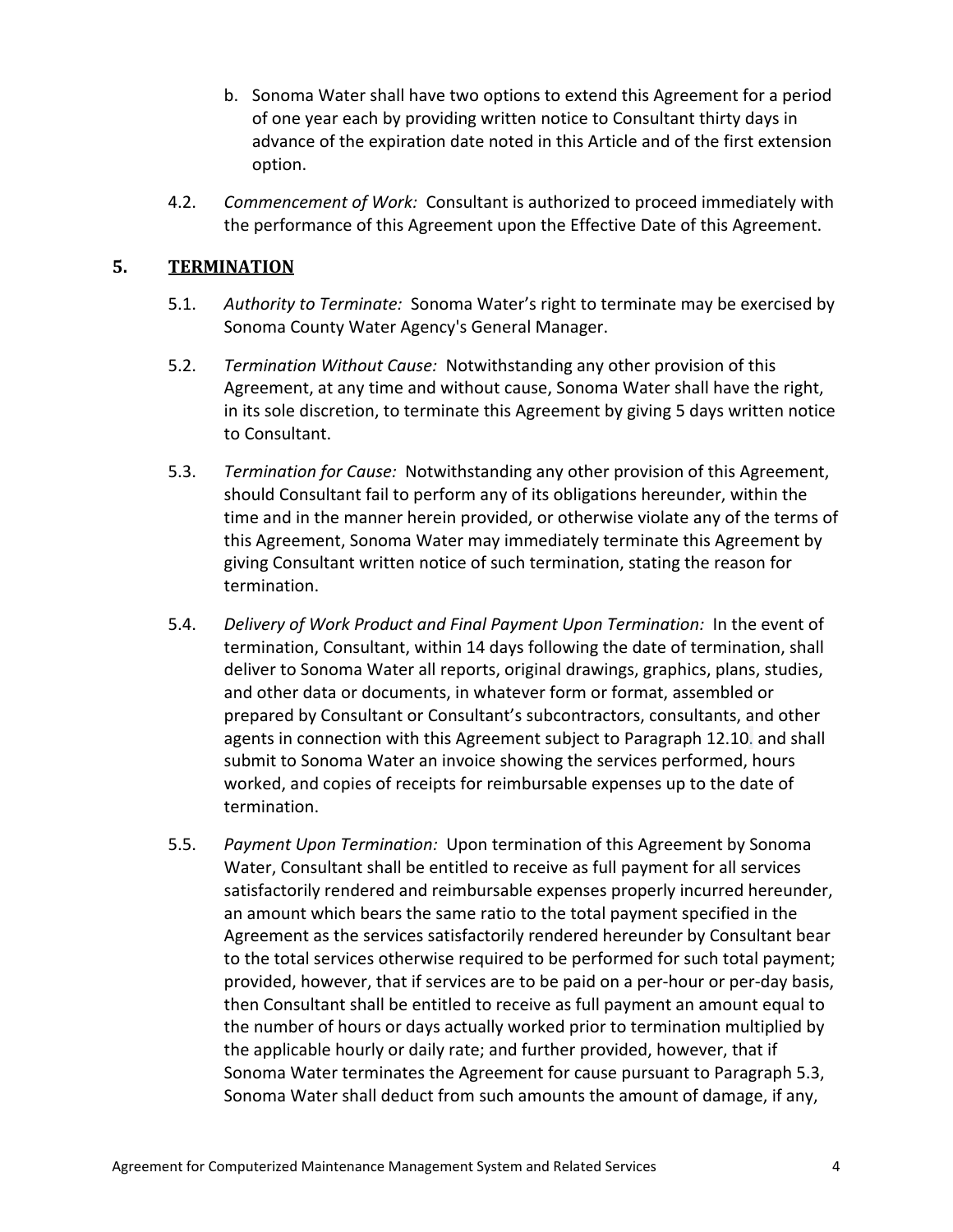sustained by Sonoma Water by virtue of the breach of the Agreement by Consultant.

# <span id="page-16-1"></span>**6. INDEMNIFICATION**

6.1. Consultant agrees to accept all responsibility for loss or damage to any person or entity, including Sonoma County Water Agency, and to indemnify, hold harmless, and release Sonoma County Water Agency, its officers, agents, and employees, from and against any actions, claims, damages, liabilities, disabilities, or expenses, that may be asserted by any person or entity, including Consultant, that arise out of, pertain to, or relate to Consultant's or its agents', employees', contractors', subcontractors', or invitees' performance or obligations under this Agreement. Consultant agrees to provide a complete defense for any claim or action brought against Sonoma County Water Agency based upon a claim relating to Consultant's or its agents', employees', contractors', subcontractors', or invitees' performance or obligations under this Agreement. Consultant's obligations under this Article [6](#page-16-1) apply whether or not there is concurrent or contributory negligence on the part of Sonoma County Water Agency, but, to the extent required by law, excluding liability due to conduct of Sonoma County Water Agency. Sonoma County Water Agency shall have the right to select its legal counsel at Consultant's expense, subject to Consultant's approval, which shall not be unreasonably withheld. This indemnification obligation is not limited in any way by any limitation on the amount or type of damages or compensation payable to or for Consultant or its agents under workers' compensation acts, disability benefits acts, or other employee benefit acts.

# **7. INSURANCE**

7.1. With respect to performance of work under this Agreement, Consultant shall maintain and shall require all of its subcontractors, consultants, and other agents to maintain, insurance as described in Exhibit D (Insurance Requirements).

# <span id="page-16-0"></span>**8. PROSECUTION OF WORK**

8.1. Performance of the services hereunder shall be completed within the time required herein, provided, however, that if the performance is delayed by earthquake, flood, high water, or other Act of God or by strike, lockout, or similar labor disturbances, the time for Consultant's performance of this Agreement shall be extended by a number of days equal to the number of days Consultant has been delayed.

# **9. EXTRA OR CHANGED WORK**

9.1. Extra or changed work or other changes to the Agreement may be authorized only by written amendment to this Agreement, signed by both parties. Changes to lengthen time schedules or make minor modifications to the scope of work, which do not increase the amount paid under the Agreement, may be executed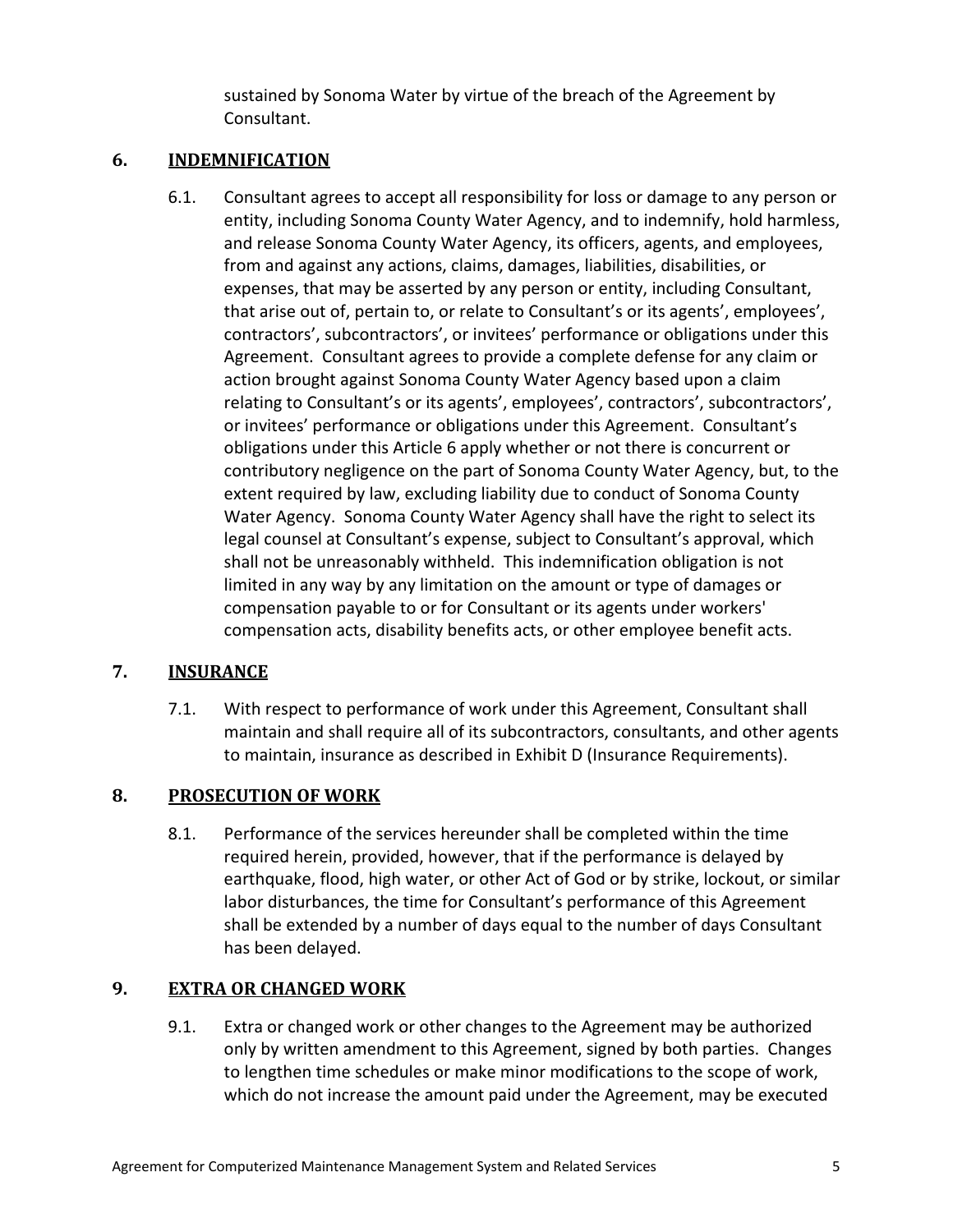by Sonoma County Water Agency's General Manager in a form approved by County Counsel. The parties expressly recognize that Sonoma Water personnel are without authorization to order all other extra or changed work or waive Agreement requirements. Failure of Consultant to secure such written authorization for extra or changed work shall constitute a waiver of any and all right to adjustment in the Agreement price or Agreement time due to such unauthorized work and thereafter Consultant shall be entitled to no compensation whatsoever for the performance of such work. Consultant further expressly waives any and all right or remedy by way of restitution and quantum meruit for any and all extra work performed without such express and prior written authorization of Sonoma Water.

#### <span id="page-17-0"></span>**10. CONTENT ONLINE ACCESSIBILITY**

- 10.1. *Accessibility:* Sonoma Water policy requires that all documents that may be published to the Web meet accessibility standards to the greatest extent possible, and utilizing available existing technologies.
- 10.2. *Standards:* All consultants responsible for preparing content intended for use or publication on a Sonoma Water managed or Sonoma Water funded web site must comply with applicable federal accessibility standards established by 36 C.F.R. section 1194, pursuant to section 508 of the Rehabilitation Act of 1973, as amended (29 U.S.C. section 794(d)), and Sonoma Water's Web Site Accessibility Policy located at [http://sonomacounty.ca.gov/Services/Web-Standards-and-](http://sonomacounty.ca.gov/Services/Web-Standards-and-Guidelines/)[Guidelines/.](http://sonomacounty.ca.gov/Services/Web-Standards-and-Guidelines/)
- 10.3. *Certification:* With each final receivable intended for public distribution (report, presentations posted to the internet, public outreach materials), Consultant shall include a descriptive summary describing how all deliverable documents were assessed for accessibility (e.g., Microsoft Word accessibility check; Adobe Acrobat accessibility check, or other commonly accepted compliance check).
- 10.4. *Alternate Format:* When it is strictly impossible due to the unavailability of technologies required to produce an accessible document, Consultant shall identify the anticipated accessibility deficiency prior to commencement of any work to produce such deliverables. Consultant agrees to cooperate with Sonoma Water staff in the development of alternate document formats to maximize the facilitative features of the impacted document(s); e.g., embedding the document with alt-tags that describe complex data/tables.
- 10.5. *Noncompliant Materials; Obligation to Cure:* Remediation of any materials that do not comply with Sonoma Water's Web Site Accessibility Policy shall be the responsibility of Consultant. If Sonoma Water, in its sole and absolute discretion, determines that any deliverable intended for use or publication on any Sonoma Water managed or Sonoma Water funded Web site does not comply with Sonoma Water Accessibility Standards, Sonoma Water will promptly inform Consultant in writing. Upon such notice, Consultant shall, without charge to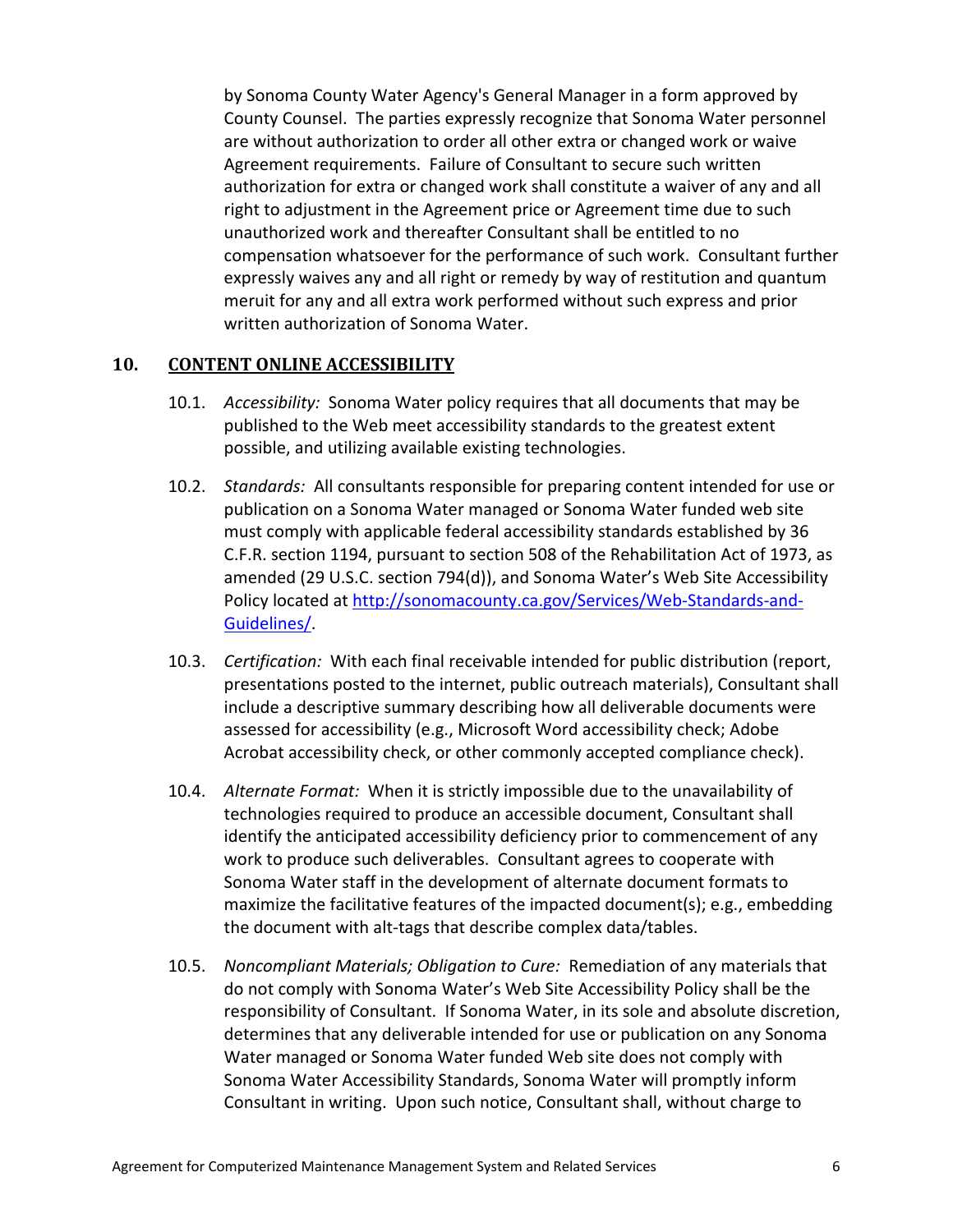Sonoma Water, repair or replace the non-compliant materials within such period of time as specified by Sonoma Water in writing. If the required repair or replacement is not completed within the time specified, Sonoma Water shall have the right to do any or all of the following, without prejudice to Sonoma Water's right to pursue any and all other remedies at law or in equity:

- a. Cancel any delivery or task order
- b. Terminate this Agreement pursuant to the provisions of Article [5](#page-15-0) [\(Termination\)](#page-15-0); and/or
- c. In the case of custom Electronic and Information Technology (EIT) developed by Consultant for Sonoma Water, Sonoma Water may have any necessary changes or repairs performed by itself or by another contractor. In such event, Consultant shall be liable for all expenses incurred by Sonoma Water in connection with such changes or repairs.
- 10.6. *Sonoma Water's Rights Reserved:* Notwithstanding the foregoing, Sonoma Water may accept deliverables that are not strictly compliant with Sonoma Water Accessibility Standards if Sonoma Water, in its sole and absolute discretion, determines that acceptance of such products or services is in Sonoma Water's best interest.

# **11. REPRESENTATIONS OF CONSULTANT**

- 11.1. *Status of Consultant:* The parties intend that Consultant, in performing the services specified herein, shall act as an independent contractor and shall control the work and the manner in which it is performed. Consultant is not to be considered an agent or employee of Sonoma Water and is not entitled to participate in any pension plan, worker's compensation plan, insurance, bonus, or similar benefits Sonoma Water provides its employees. In the event Sonoma Water exercises its right to terminate this Agreement pursuant to Article [5](#page-15-0) [\(Termination\)](#page-15-0), Consultant expressly agrees that it shall have no recourse or right of appeal under rules, regulations, ordinances, or laws applicable to employees.
- 11.2. *No Suspension or Debarment:* Consultant warrants that it is not presently debarred, suspended, proposed for debarment, declared ineligible, or voluntarily excluded from participation in covered transactions by any federal department or agency. Consultant also warrants that it is not suspended or debarred from receiving federal funds as listed in the List of Parties Excluded from Federal Procurement or Non-procurement Programs issued by the General Services Administration.
- 11.3. *Representation, Warranty and Responsibility as to Data Security:*
	- a. Data Security: Consultant shall preserve, and shall ensure that its subconsultants or vendors preserve, the confidentiality, integrity, and availability of Sonoma Water data with administrative, technical and physical measures that conform to generally recognized industry standards and best practices that the selected firm then applies to its own processing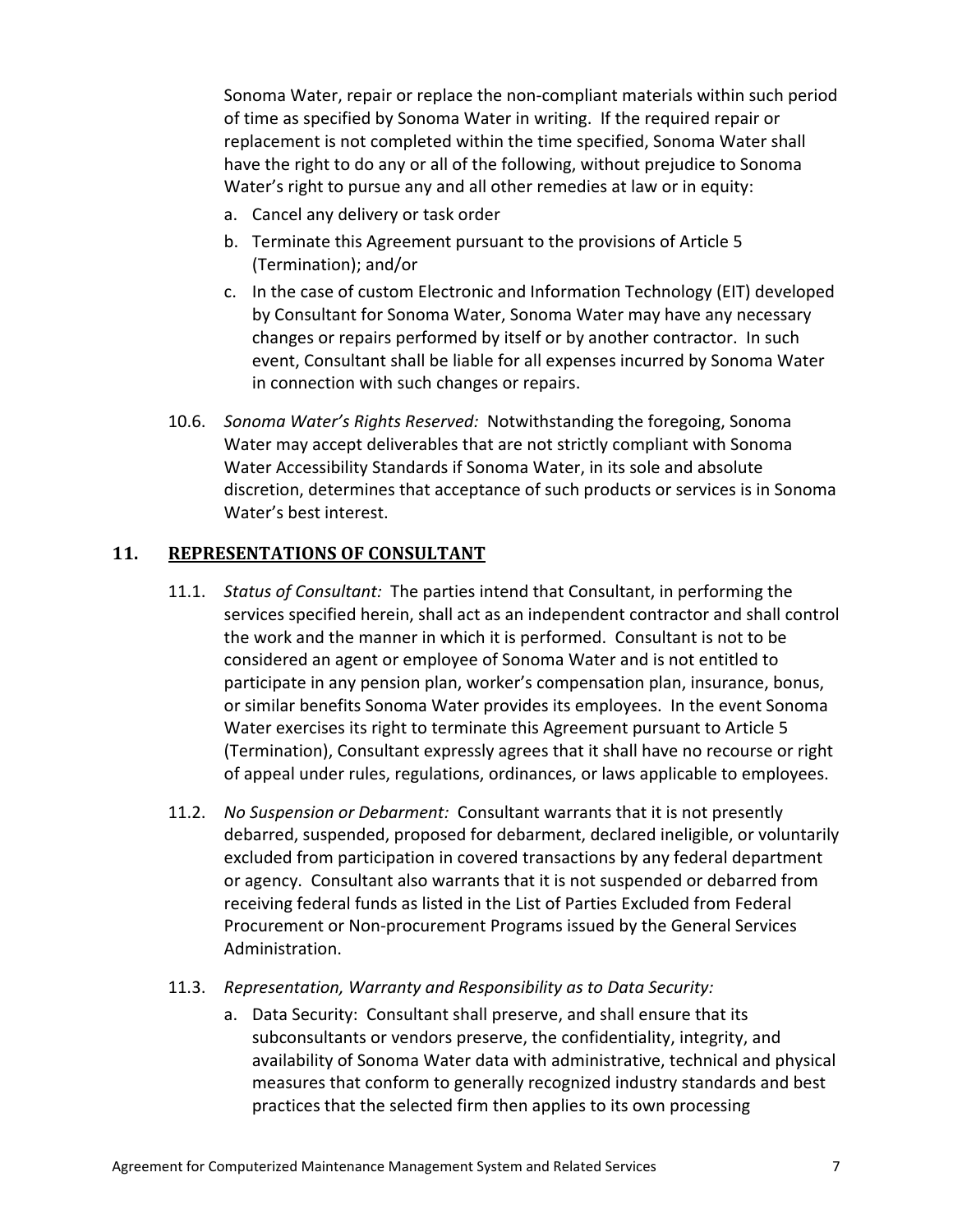environment. Maintenance of a secure processing environment includes, but is not limited to, the timely application of patches, fixes and updates to operating systems and applications as provided by Consultant and/or its subconsultants or vendors. Consultant agrees to, and shall ensure that its subconsultants or venders, comply with Sonoma Water's current and future information security policies, standards, procedures, and guidelines.

- b. Encryption Requirements: Consultant shall encrypt, and shall ensure that its subconsultants or vendors encrypt, confidential information whether the data is in transit, or at rest, including but not limited to Personally Identifiable Information (PII) or Protected Health Information (e.g. PHI, ePHI).
- c. Security Breach: Consultant shall comply, and shall ensure that its subconsultants or vendors comply, with all applicable laws that require the notification of individuals in the event of unauthorized release of personally identifiable information(PII) or protected health information(e.g. PHI, ePHI) or other event requiring notification. In the event of a breach, or other event requiring notification under applicable law, Consultant shall:
	- i. Notify Sonoma Water by telephone and e-mail within twenty-four (24) hours of any suspected or actual breach of security, intrusion, or unauthorized use or disclosure of information of which Consultant or its agents become aware and/or any actual or suspected use or disclosure of data in violation of any applicable federal or state laws or regulations.
	- ii. Assume responsibility for informing all such individuals in accordance with applicable federal or state laws or regulations.
	- iii. Pursuant to Article [6](#page-16-1) [\(Indemnification\)](#page-16-1) of this Agreement, provide indemnity and other protection as specified therein.
- d. Request to Audit: Consultant will accommodate and upon reasonable notice by Sonoma Water, work with Sonoma Water and/or its subcontractors to submit to a random information security audit. This is to ensure that Consultant's information security practices or standards comply with Sonoma Water's information security policies, standards, procedures, and guidelines. Consultant shall ensure that its subconsultants or vendors comply with this requirement.
- e. Cyber Risk Insurance Requirements: Consultant shall include, and shall ensure that its subconsultants or vendors include, cyber risk insurance requirements in compliance with County of Sonoma Risk Management standards.
- 11.4. *Taxes:* Consultant agrees to file federal and state tax returns and pay all applicable taxes on amounts paid pursuant to this Agreement and shall be solely liable and responsible to pay such taxes and other obligations, including, but not limited to, state and federal income and FICA taxes. Consultant agrees to indemnify and hold Sonoma Water harmless from any liability which it may incur to the United States or to the State of California or to any other public entity as a consequence of Consultant's failure to pay, when due, all such taxes and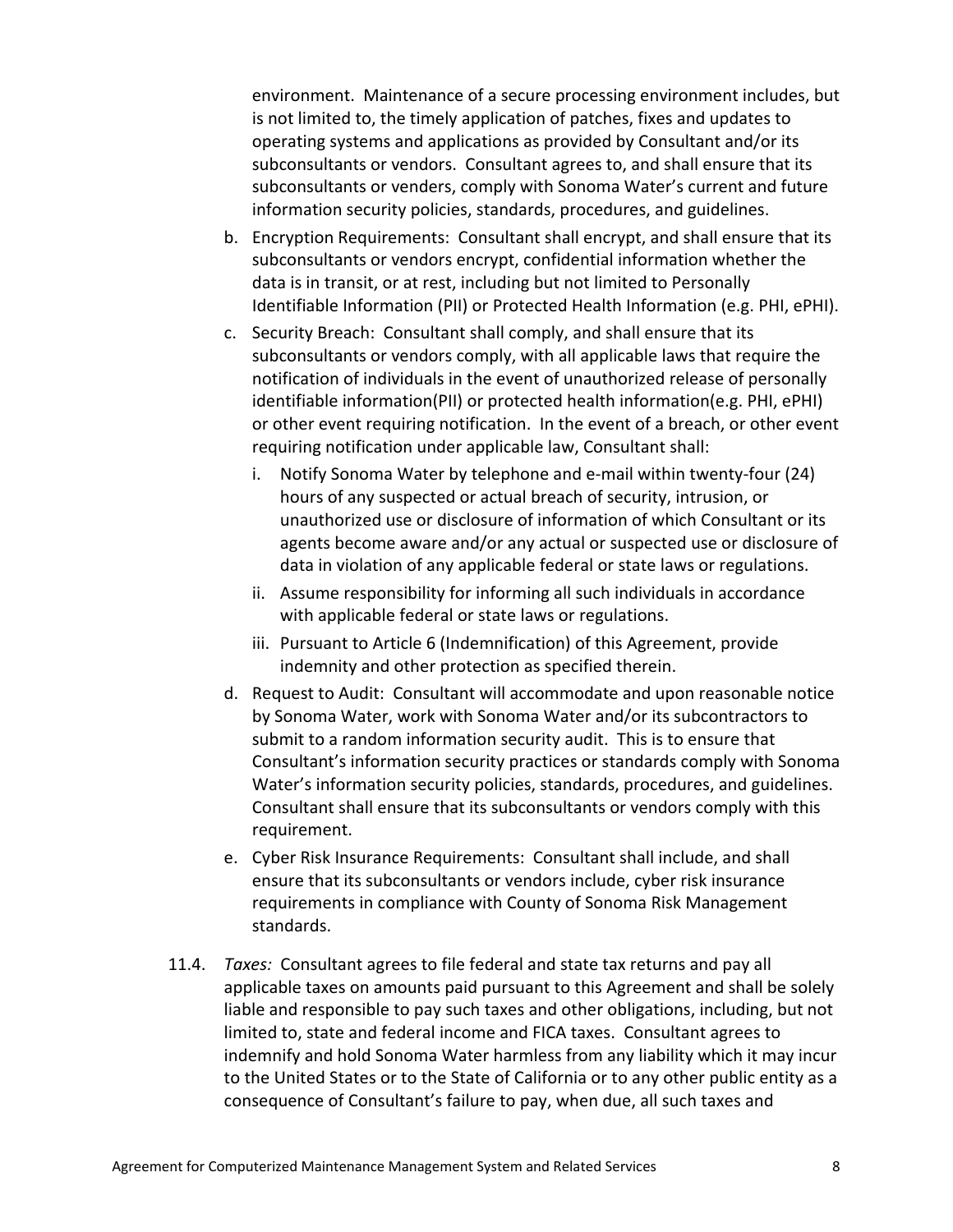obligations. In case Sonoma Water is audited for compliance regarding any withholding or other applicable taxes, Consultant agrees to furnish Sonoma Water with proof of payment of taxes on these earnings.

- 11.5. *Records Maintenance:* Consultant shall keep and maintain full and complete documentation and accounting records concerning all services performed that are compensable under this Agreement and shall make such documents and records available to Sonoma Water for inspection at any reasonable time. Consultant shall maintain such records for a period of four (4) years following completion of work hereunder.
- 11.6. *Conflict of Interest:* Consultant covenants that it presently has no interest and that it will not acquire any interest, direct or indirect, that represents a financial conflict of interest under state law or that would otherwise conflict in any manner or degree with the performance of its services hereunder. Consultant further covenants that in the performance of this Agreement no person having any such interests shall be employed. In addition, if required by law or requested to do so by Sonoma Water, Consultant shall submit a completed Fair Political Practices Commission Statement of Economic Interests (Form 700) with Sonoma Water within 30 calendar days after the Effective Date of this Agreement and each year thereafter during the term of this Agreement, or as required by state law.
- 11.7. *Statutory Compliance/Living Wage Ordinance:* Consultant agrees to comply, and to ensure compliance by its subconsultants or subcontractors, with all applicable federal, state and local laws, regulations, statutes and policies, including but not limited to the County of Sonoma Living Wage Ordinance, applicable to the services provided under this Agreement as they exist now and as they are changed, amended or modified during the term of this Agreement. Without limiting the generality of the foregoing, Consultant expressly acknowledges and agrees that this Agreement is subject to the provisions of Article XXVI of Chapter 2 of the Sonoma County Code, requiring payment of a living wage to covered employees. Noncompliance during the term of the Agreement will be considered a material breach and may result in termination of the Agreement or pursuit of other legal or administrative remedies.
- 11.8. *Nondiscrimination:* Consultant shall comply with all applicable federal, state, and local laws, rules, and regulations in regard to nondiscrimination in employment because of race, color, ancestry, national origin, religion, sex, marital status, age, medical condition, pregnancy, disability, sexual orientation or other prohibited basis. All nondiscrimination rules or regulations required by law to be included in this Agreement are incorporated herein by this reference.
- 11.9. *Assignment of Rights:* Consultant assigns to Sonoma Water all rights throughout the world in perpetuity in the nature of copyright, trademark, patent, right to ideas, in and to all versions of the plans and specifications, if any, now or later prepared by Consultant in connection with this Agreement. Consultant agrees to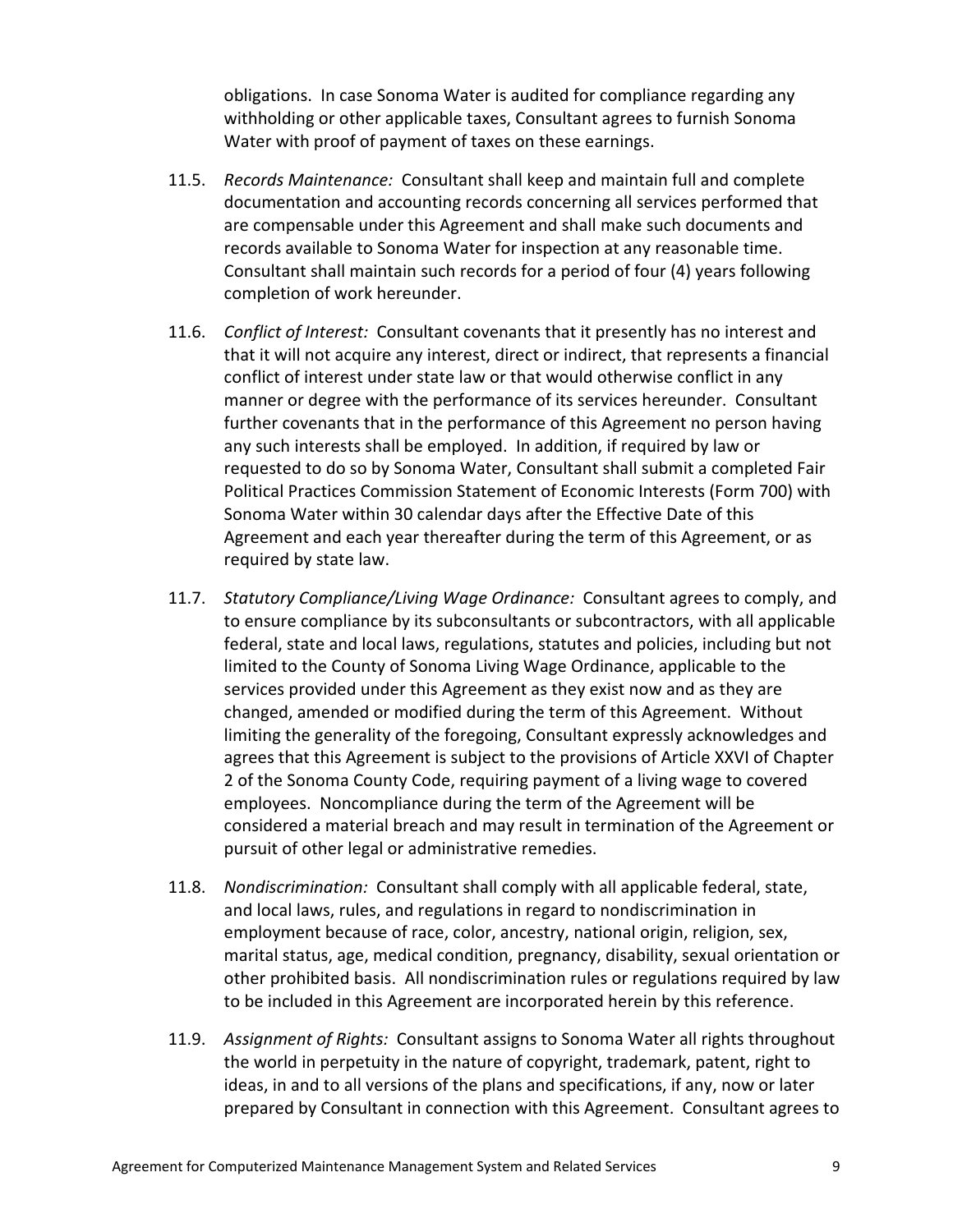take such actions as are necessary to protect the rights assigned to Sonoma Water in this Agreement, and to refrain from taking any action which would impair those rights. Consultant's responsibilities under this provision include, but are not limited to, placing proper notice of copyright on all versions of the plans and specifications as Sonoma Water may direct, and refraining from disclosing any versions of the plans and specifications to any third party without first obtaining written permission of Sonoma Water. Consultant shall not use or permit another to use the plans and specifications in connection with this or any other project without first obtaining written permission of Sonoma Water.

<span id="page-21-0"></span>11.10. *Ownership and Disclosure of Work Product:* All reports, original drawings, graphics, plans, studies, and other data or documents ("documents"), in whatever form or format, assembled or prepared by Consultant or Consultant's subcontractors, consultants, and other agents in connection with this Agreement shall be the property of Sonoma Water. Sonoma Water shall be entitled to immediate possession of such documents upon completion of the work pursuant to this Agreement. Upon expiration or termination of this Agreement, Consultant shall promptly deliver to Sonoma Water all such documents, which have not already been provided to Sonoma Water in such form or format as Sonoma Water deems appropriate. Such documents shall be and will remain the property of Sonoma Water without restriction or limitation. Consultant may retain copies of the above described documents but agrees not to disclose or discuss any information gathered, discovered, or generated in any way through this Agreement without the express written permission of Sonoma Water.

#### <span id="page-21-1"></span>**12. DEMAND FOR ASSURANCE**

12.1. Each party to this Agreement undertakes the obligation that the other's expectation of receiving due performance will not be impaired. When reasonable grounds for insecurity arise with respect to the performance of either party, the other may in writing demand adequate assurance of due performance and until such assurance is received may, if commercially reasonable, suspend any performance for which the agreed return has not been received. "Commercially reasonable" includes not only the conduct of a party with respect to performance under this Agreement, but also conduct with respect to other agreements with parties to this Agreement or others. After receipt of a justified demand, failure to provide within a reasonable time, but not exceeding thirty (30) days, such assurance of due performance as is adequate under the circumstances of the particular case is a repudiation of this Agreement. Acceptance of any improper delivery, service, or payment does not prejudice the aggrieved party's right to demand adequate assurance of future performance. Nothing in this Article [13](#page-21-1) limits Sonoma Water's right to terminate this Agreement pursuant to Article [5](#page-15-0) [\(Termination\)](#page-15-0).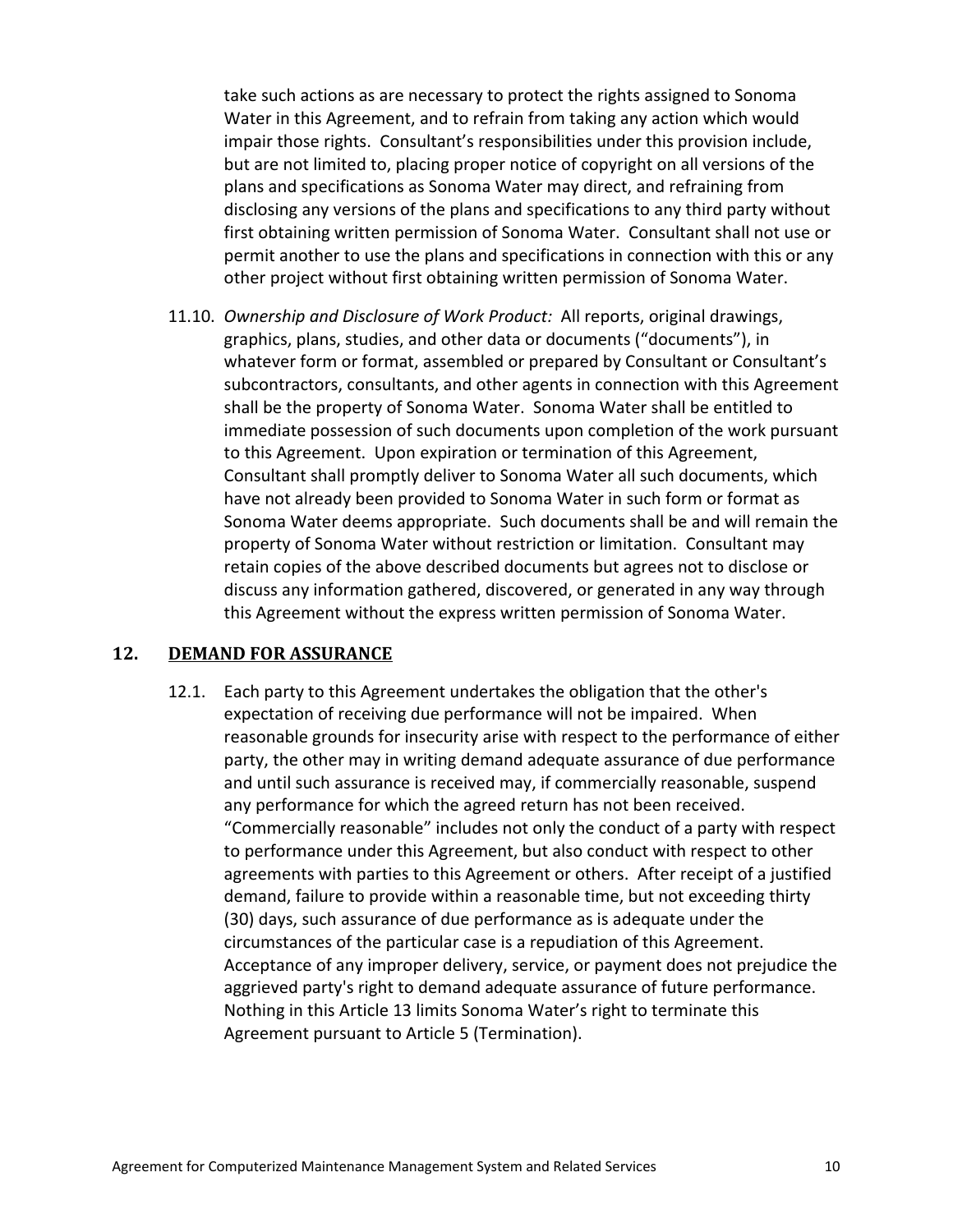# **13. ASSIGNMENT AND DELEGATION**

- 13.1. *Consent:* Neither party hereto shall assign, delegate, sublet, or transfer any interest in or duty under this Agreement without the prior written consent of the other, and no such transfer shall be of any force or effect whatsoever unless and until the other party shall have so consented.
- <span id="page-22-1"></span>13.2. *Subcontracts:* Notwithstanding the foregoing, Consultant may enter into subcontracts with the subconsultants specifically identified herein. If no subconsultants are listed, then no subconsultants will be utilized in the performance of the work specified in this Agreement. Approved subconsultants are as follows: **[to be determined]**
- <span id="page-22-2"></span>13.3. *Change of Subcontractors or Subconsultants:* If, after execution of the Agreement, parties agree that subconsultants not listed in Paragraph [14.2](#page-22-1) will be utilized, Consultant may enter into subcontracts with subconsultants to perform other specific duties pursuant to the provisions of this Paragraph [14.3.](#page-22-2) The following provisions apply to any subcontract entered into by Consultant other than those listed in Paragraph [14.2:](#page-22-1)
	- a. Prior to entering into any contract with subconsultant, Consultant shall obtain Sonoma Water approval of subconsultant.
	- b. All agreements with subconsultants shall (a) contain indemnity requirements in favor of Sonoma Water in substantially the same form as that contained in Article [6](#page-16-1) [\(Indemnification\)](#page-16-1), (b) contain language that the subconsultant may be terminated with or without cause upon reasonable written notice, and (c) prohibit the assignment or delegation of work under the agreement to any third party.
- 13.4. *Summary of Subconsultants' Work:* Consultant shall provide Sonoma Water with a summary of work performed by subconsultants with each invoice submitted under Paragraph [3.7.](#page-14-3) Such summary shall identify the individuals performing work on behalf of subconsultants and the total amount paid to subconsultant, broken down by the tasks listed in the Scope of Work.

# <span id="page-22-0"></span>**14. METHOD AND PLACE OF GIVING NOTICE, SUBMITTING BILLS, AND MAKING PAYMENTS**

- 14.1. *Method of Delivery:* All notices, bills, and payments shall be made in writing and shall be given by personal delivery, U.S. Mail, courier service, or electronic means. Notices, bills, and payments shall be addressed as specified in Paragraph [3.2.](#page-13-0)
- 14.2. *Receipt:* When a notice, bill, or payment is given by a generally recognized overnight courier service, the notice, bill, or payment shall be deemed received on the next business day. When a copy of a notice, bill, or payment is sent by electronic means, the notice, bill, or payment shall be deemed received upon transmission as long as (1) the original copy of the notice, bill, or payment is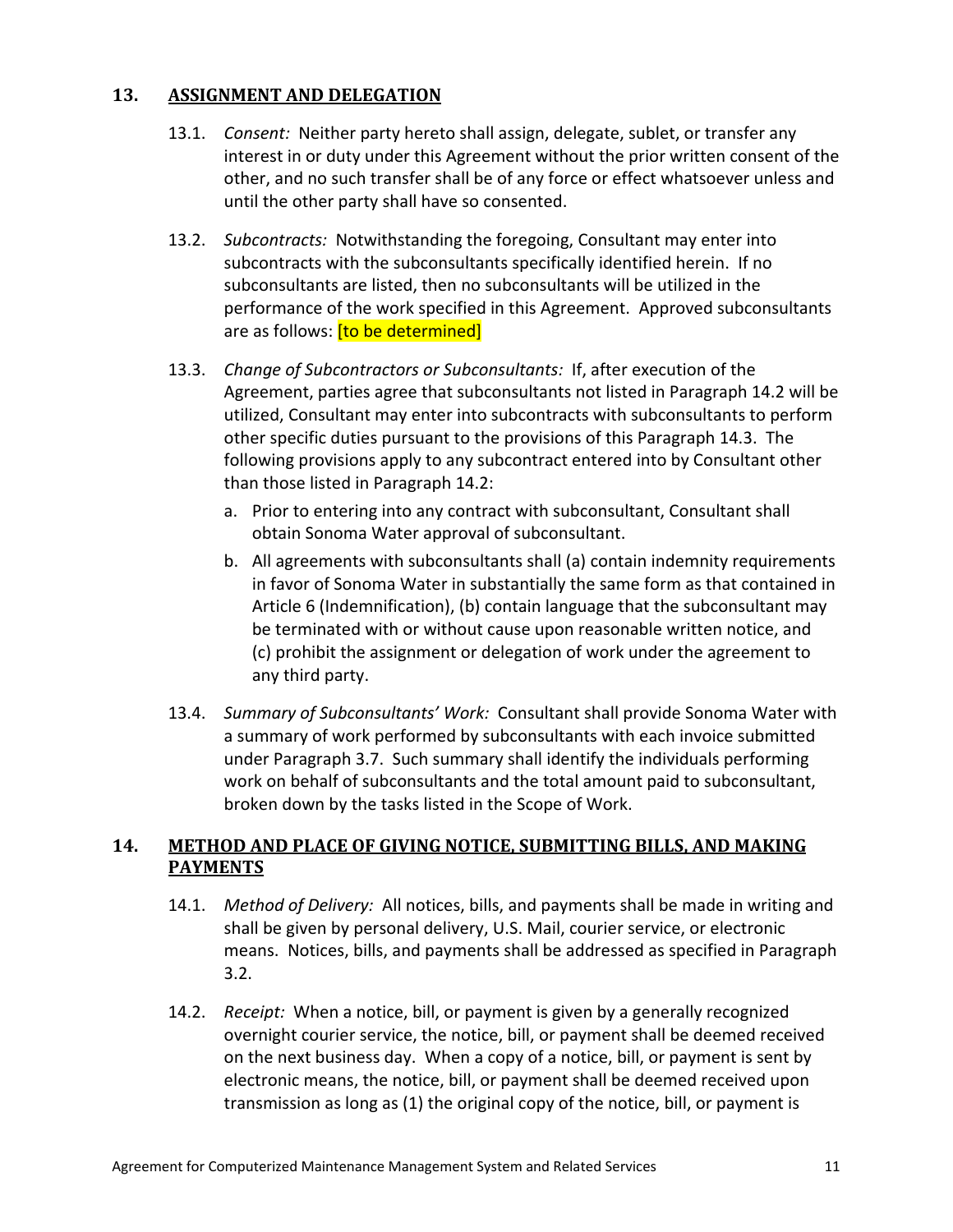deposited in the U.S. mail and postmarked on the date of the electronic transmission (for a payment, on or before the due date), (2) the sender has a written confirmation of the electronic transmission, and (3) the electronic transmission is transmitted before 5 p.m. (recipient's time). In all other instances, notices, bills, and payments shall be effective upon receipt by the recipient. Changes may be made in the names and addresses of the person to whom notices are to be given by giving notice pursuant to this Article [15.](#page-22-0)

## **15. MISCELLANEOUS PROVISIONS**

- 15.1. *No Bottled Water:* In accordance with Sonoma Water Board of Directors Resolution No. 09-0920, dated September 29, 2009, no Sonoma Water funding shall be used to purchase single-serving, disposable water bottles for use in Sonoma Water facilities or at Sonoma Water-sponsored events. This restriction shall not apply when potable water is not available.
- 15.2. *No Waiver of Breach:* The waiver by Sonoma Water of any breach of any term or promise contained in this Agreement shall not be deemed to be a waiver of such term or promise or any subsequent breach of the same or any other term or promise contained in this Agreement.
- 15.3. *Construction:* To the fullest extent allowed by law, the provisions of this Agreement shall be construed and given effect in a manner that avoids any violation of statute, ordinance, regulation, or law. The parties covenant and agree that in the event that any provision of this Agreement is held by a court of competent jurisdiction to be invalid, void, or unenforceable, the remainder of the provisions hereof shall remain in full force and effect and shall in no way be affected, impaired, or invalidated thereby. Consultant and Sonoma Water acknowledge that they have each contributed to the making of this Agreement and that, in the event of a dispute over the interpretation of this Agreement, the language of the Agreement will not be construed against one party in favor of the other. Consultant and Sonoma Water acknowledge that they have each had an adequate opportunity to consult with counsel in the negotiation and preparation of this Agreement.
- 15.4. *Consent:* Wherever in this Agreement the consent or approval of one party is required to an act of the other party, such consent or approval shall not be unreasonably withheld or delayed.
- 15.5. *No Third-Party Beneficiaries:* Except as provided in Article [6](#page-16-1) [\(Indemnification\)](#page-16-1), nothing contained in this Agreement shall be construed to create and the parties do not intend to create any rights in third parties.
- 15.6. *Applicable Law and Forum:* This Agreement shall be construed and interpreted according to the substantive law of California, regardless of the law of conflicts to the contrary in any jurisdiction. Any action to enforce the terms of this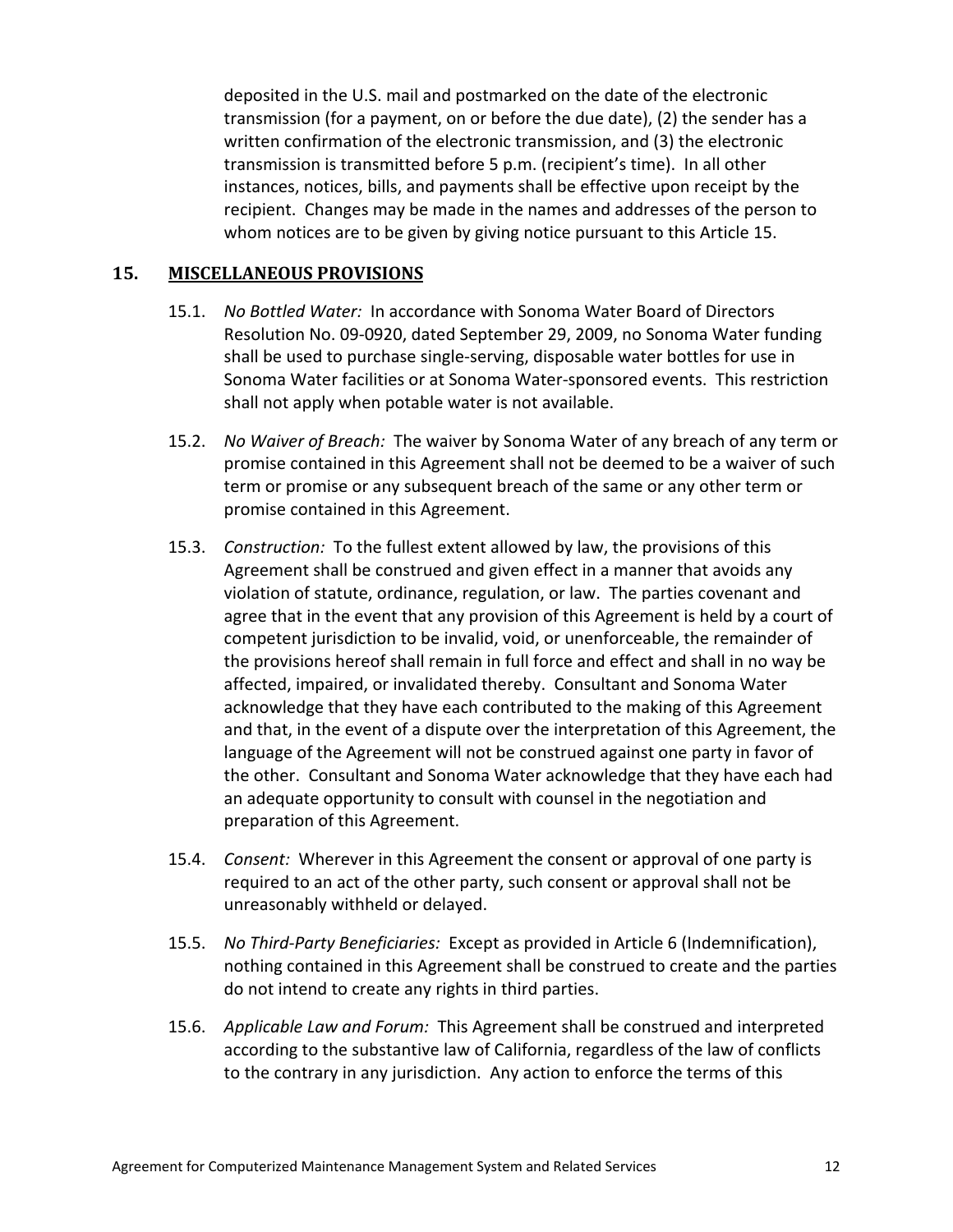Agreement or for the breach thereof shall be brought and tried in Santa Rosa or in the forum nearest to the City of Santa Rosa, in the County of Sonoma.

- 15.7. *Captions:* The captions in this Agreement are solely for convenience of reference. They are not a part of this Agreement and shall have no effect on its construction or interpretation.
- 15.8. *Merger:* This writing is intended both as the final expression of the Agreement between the parties hereto with respect to the included terms and as a complete and exclusive statement of the terms of the Agreement, pursuant to Code of Civil Procedure section 1856. Each Party acknowledges that, in entering into this Agreement, it has not relied on any representation or undertaking, whether oral or in writing, other than those which are expressly set forth in this Agreement. No modification of this Agreement shall be effective unless and until such modification is evidenced by a writing signed by both parties.
- 15.9. *Survival of Terms:* All express representations, waivers, indemnifications, and limitations of liability included in this Agreement will survive its completion or termination for any reason.
- 15.10. *Time of Essence:* Time is and shall be of the essence of this Agreement and every provision hereof.
- 15.11. *Signature(s):* Consultant shall use either physical or digital signature(s) to execute this Agreement, or to execute documents required to be executed by this Agreement. Digital signature(s) must comply with Government Code section 16.5. By using digital signature(s), Consultant warrants and represents that it intends the digital signature to have the same force and effect as the use of a manual signature. Electronic signature(s) are not allowed.

# /

IN WITNESS WHEREOF, the parties hereto have executed this Agreement as of the date last signed by the parties to the Agreement. **[signatories to be determined]**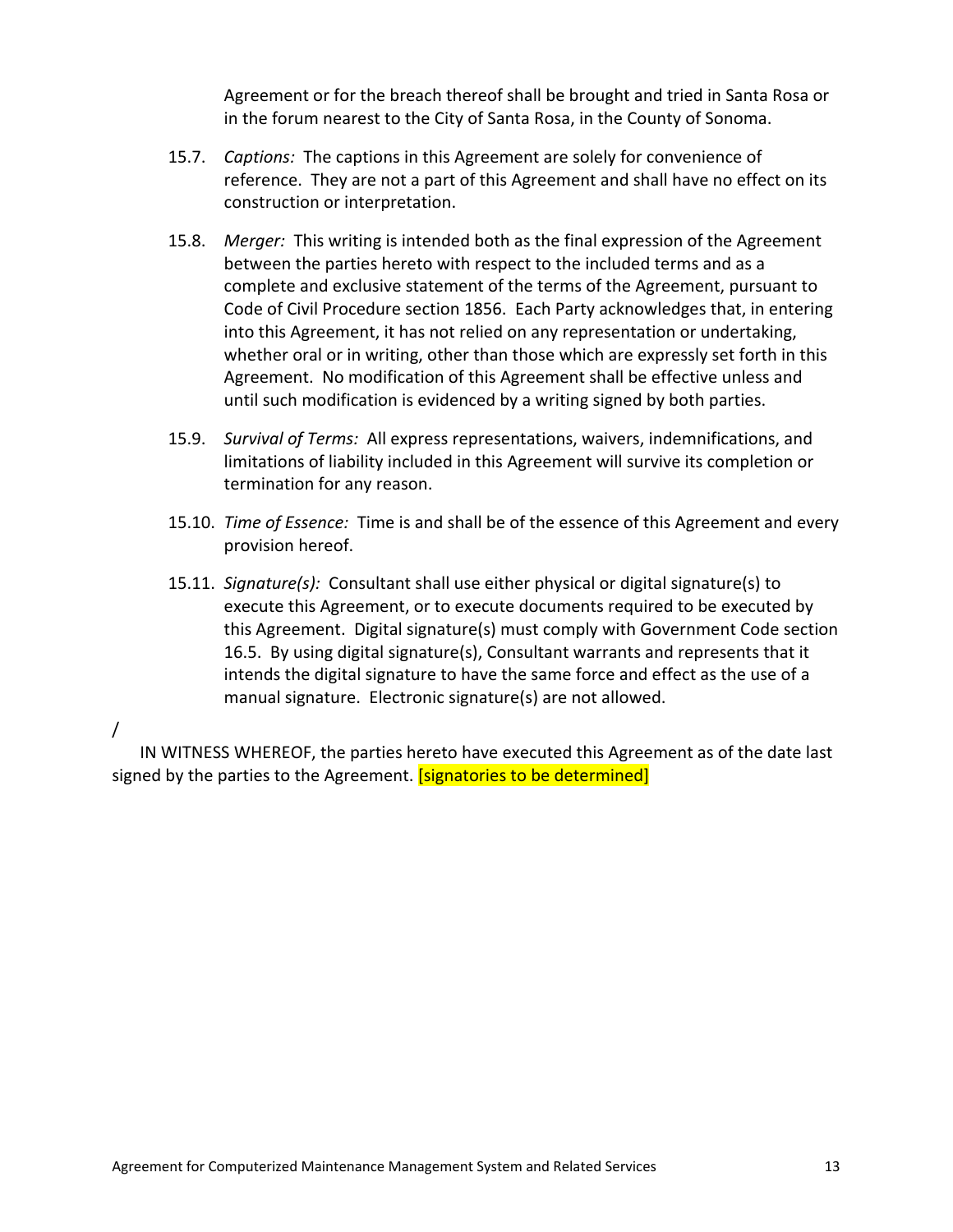# **Exhibit A**

# **Scope of Work**

# **1. TASKS** [TBD]

# **1. TASKS**

- 1.1. Task 1: [Task Title]
	- a. [task description]
	- b.
	- c.

Deliverable: Due Date:

- 1.2. Task 2: [Task Title]
	- a. [task description]
	- b.
	- c.

Deliverable: Due Date:

- 1.3. Task 3: [Task Title]
	- a. [task description]
	- b.
	- c.

Deliverable: Due Date:

# **2. DELIVERABLES**

- 2.1. In addition to the requirements above, if any, submit one electronic copy in PDF format (emailed, on USB flash drive, or via internet) of each final deliverable to Sonoma Water.
- 2.2. Comply with requirements of Article 10 (Software/Computer Application Purchase Online Accessibility) and Article [11](#page-17-0) [\(Content Online Accessibility\)](#page-17-0).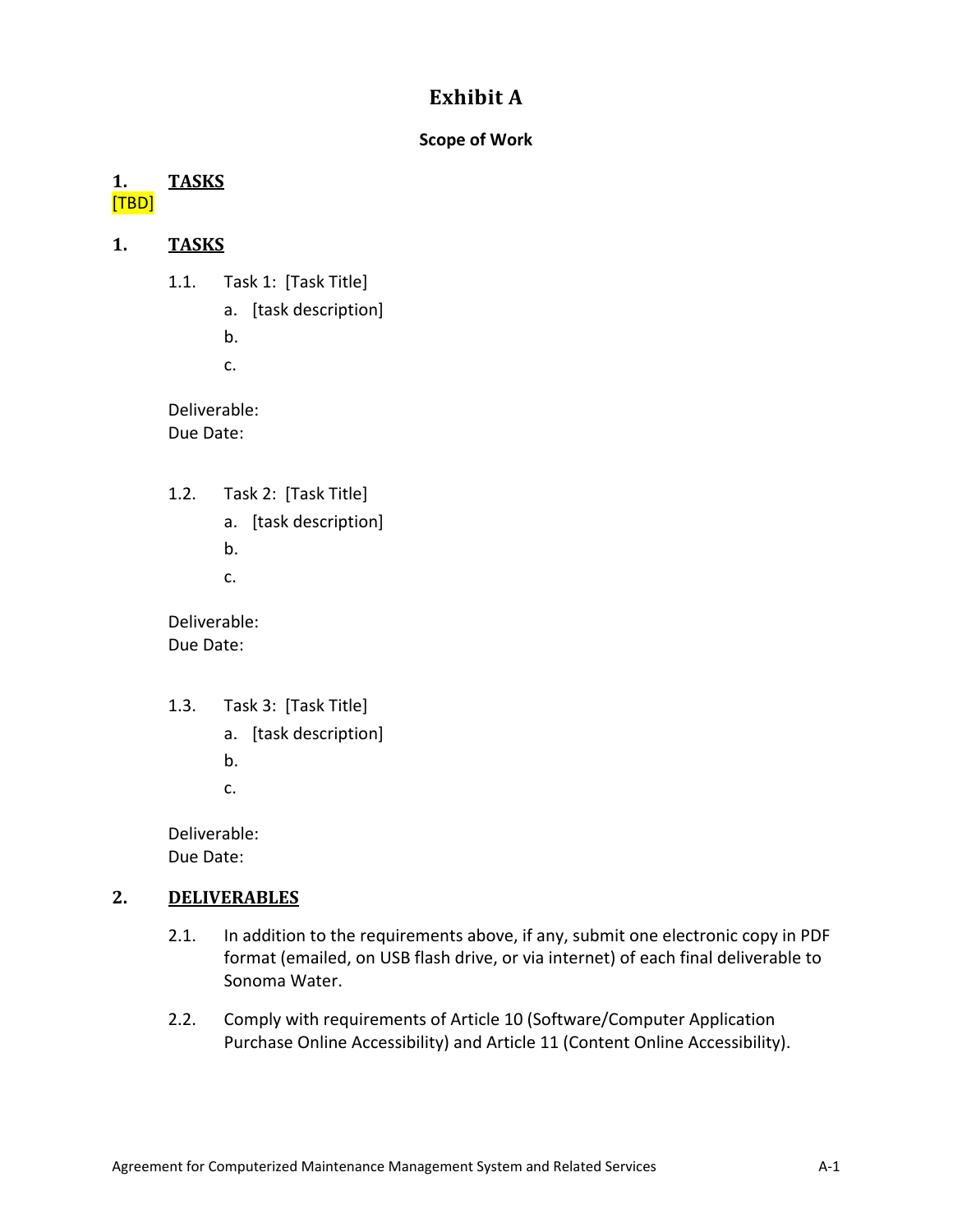# **Exhibit B**

**Schedule of Costs** [to be determined]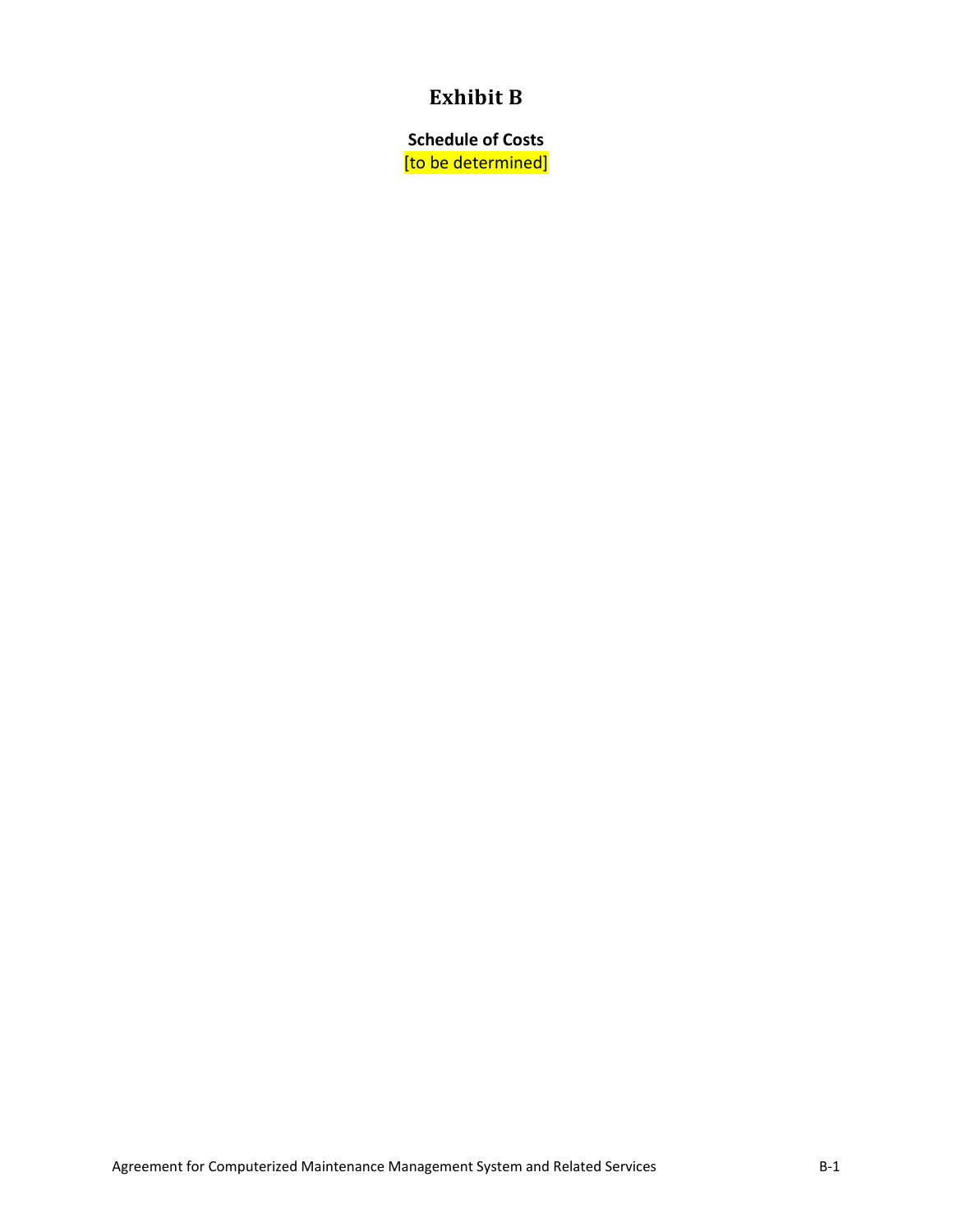# **Exhibit C**

**Estimated Budget for Scope of Work** [to be determined]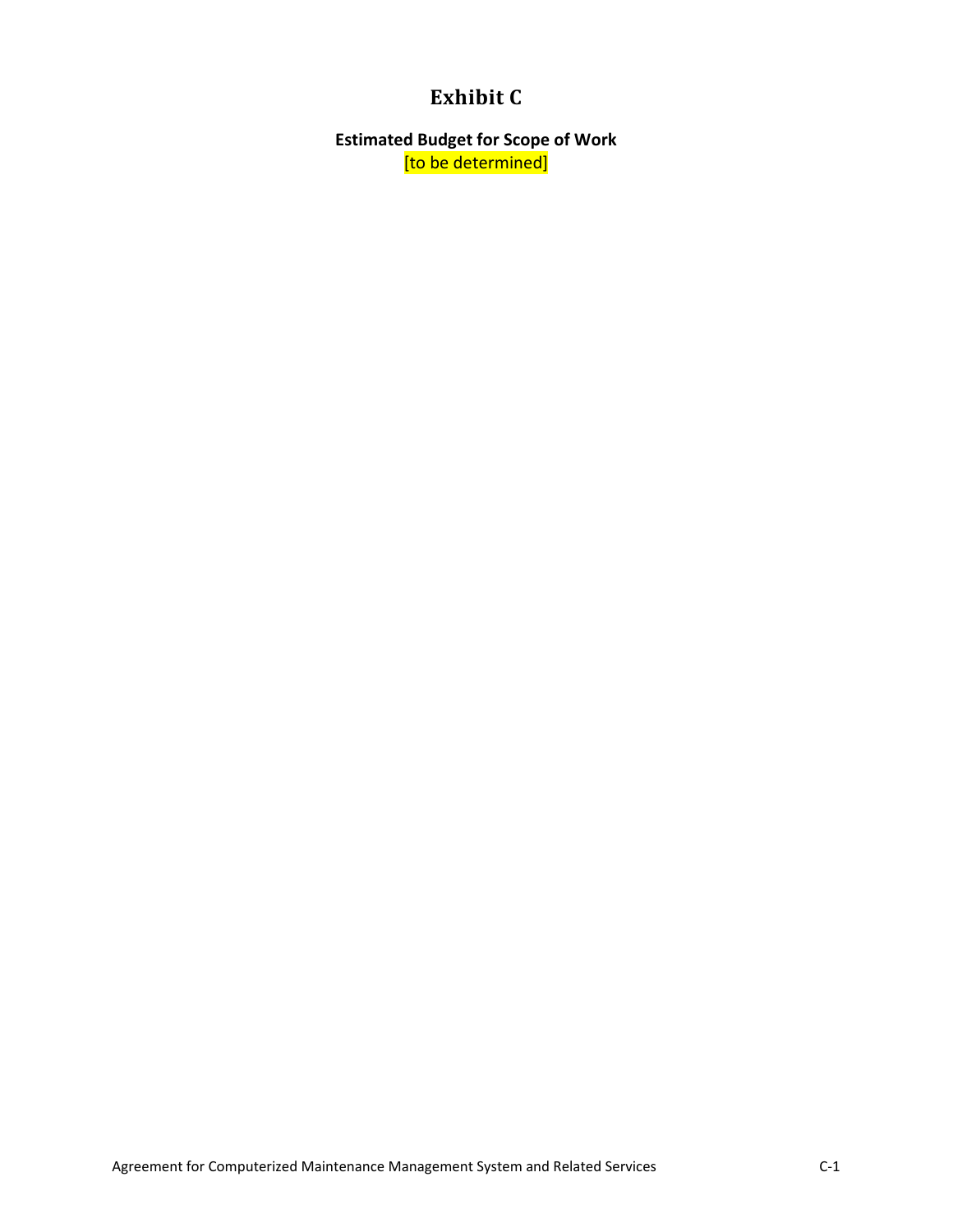# **Exhibit D**

# **Insurance Requirements**

With respect to performance of work under this Agreement, Consultant shall maintain and shall require all of its subcontractors, consultants, and other agents to maintain insurance as described below unless such insurance has been expressly waived by the attachment of a *Waiver of Insurance Requirements*. Any requirement for insurance to be maintained after completion of the work shall survive this Agreement.

Sonoma Water reserves the right to review any and all of the required insurance policies and/or endorsements, but has no obligation to do so. Failure to demand evidence of full compliance with the insurance requirements set forth in this Agreement or failure to identify any insurance deficiency shall not relieve Consultant from, nor be construed or deemed a waiver of, its obligation to maintain the required insurance at all times during the performance of this Agreement.

# <span id="page-28-0"></span>**1. INSURANCE**

- 1.1. Workers Compensation and Employers Liability Insurance
	- a. Required if Consultant has employees as defined by the Labor Code of the State of California.
	- b. Workers Compensation insurance with statutory limits as required by the Labor Code of the State of California.
	- c. Employers Liability with minimum limits of \$1,000,000 per Accident; \$1,000,000 Disease per employee; \$1,000,000 Disease per policy.
	- d. Required Evidence of Insurance: Certificate of Insurance.
	- e. If Consultant currently has no employees as defined by the Labor Code of the State of California, Consultant agrees to obtain the above-specified Workers Compensation and Employers' Liability insurance should employees be engaged during the term of this Agreement or any extensions of the term.
- <span id="page-28-1"></span>1.2. General Liability Insurance
	- a. Commercial General Liability Insurance on a standard occurrence form, no less broad than Insurance Services Office (ISO) form CG 00 01.
	- b. Minimum Limits: \$1,000,000 per Occurrence; \$2,000,000 General Aggregate; \$2,000,000 Products/Completed Operations Aggregate. The required limits may be provided by a combination of General Liability Insurance and Commercial Excess or Commercial Umbrella Liability Insurance. If Consultant maintains higher limits than the specified minimum limits, Sonoma Water requires and shall be entitled to coverage for the higher limits maintained by Consultant.
	- c. Any deductible or self-insured retention shall be shown on the Certificate of Insurance. If the deductible or self-insured retention exceeds \$25,000 it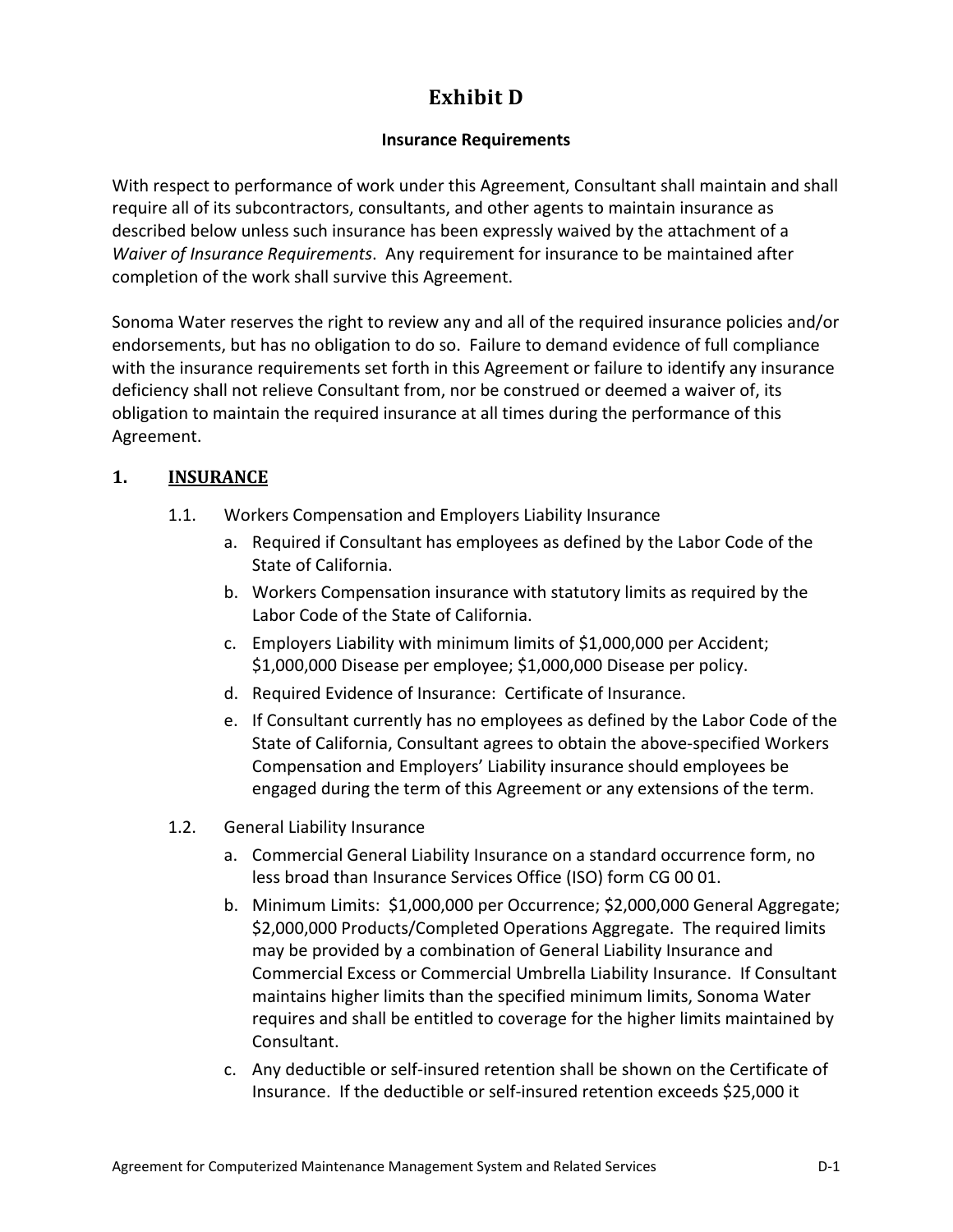must be approved in advance by Sonoma Water. Consultant is responsible for any deductible or self-insured retention and shall fund it upon Sonoma Water's written request, regardless of whether Consultant has a claim against the insurance or is named as a party in any action involving Sonoma Water.

- d. Sonoma County Water Agency, its officers, agents, and employees, shall be endorsed as additional insureds for liability arising out of operations by or on behalf of Consultant in the performance of this Agreement.
- e. The insurance provided to the additional insureds shall be primary to, and non-contributory with, any insurance or self-insurance program maintained by them.
- f. The policy definition of "insured contract" shall include assumptions of liability arising out of both ongoing operations and the products-completed operations hazard (broad form contractual liability coverage including the "f" definition of insured contract in Insurance Services Office form CG 00 01, or equivalent).
- g. The policy shall cover inter-insured suits between the additional insureds and Consultant and include a "separation of insureds" or "severability" clause which treats each insured separately.
- h. Required Evidence of Insurance:
	- i. Copy of the additional insured endorsement or policy language granting additional insured status, and
	- ii. Certificate of Insurance.
- <span id="page-29-0"></span>1.3. Automobile Liability Insurance
	- a. Minimum Limit: \$1,000,000 combined single limit per accident. The required limit may be provided by a combination of Automobile Liability Insurance and Commercial Excess or Commercial Umbrella Liability Insurance.
	- b. Insurance shall cover all owned autos. If Consultant currently owns no autos, Consultant agrees to obtain such insurance should any autos be acquired during the term of this Agreement or any extensions of the term.
	- c. Insurance shall cover hired and non-owned autos.
	- d. Required Evidence of Insurance: Certificate of Insurance.
- 1.4. Standards for Insurance Companies
	- a. Insurers, other than the California State Compensation Insurance Fund, shall have an A.M. Best's rating of at least A:VII.
- 1.5. Documentation
	- a. The Certificate of Insurance must include the following reference: TW 21/22-009.
	- b. All required Evidence of Insurance shall be submitted prior to the execution of this Agreement. Consultant agrees to maintain current Evidence of